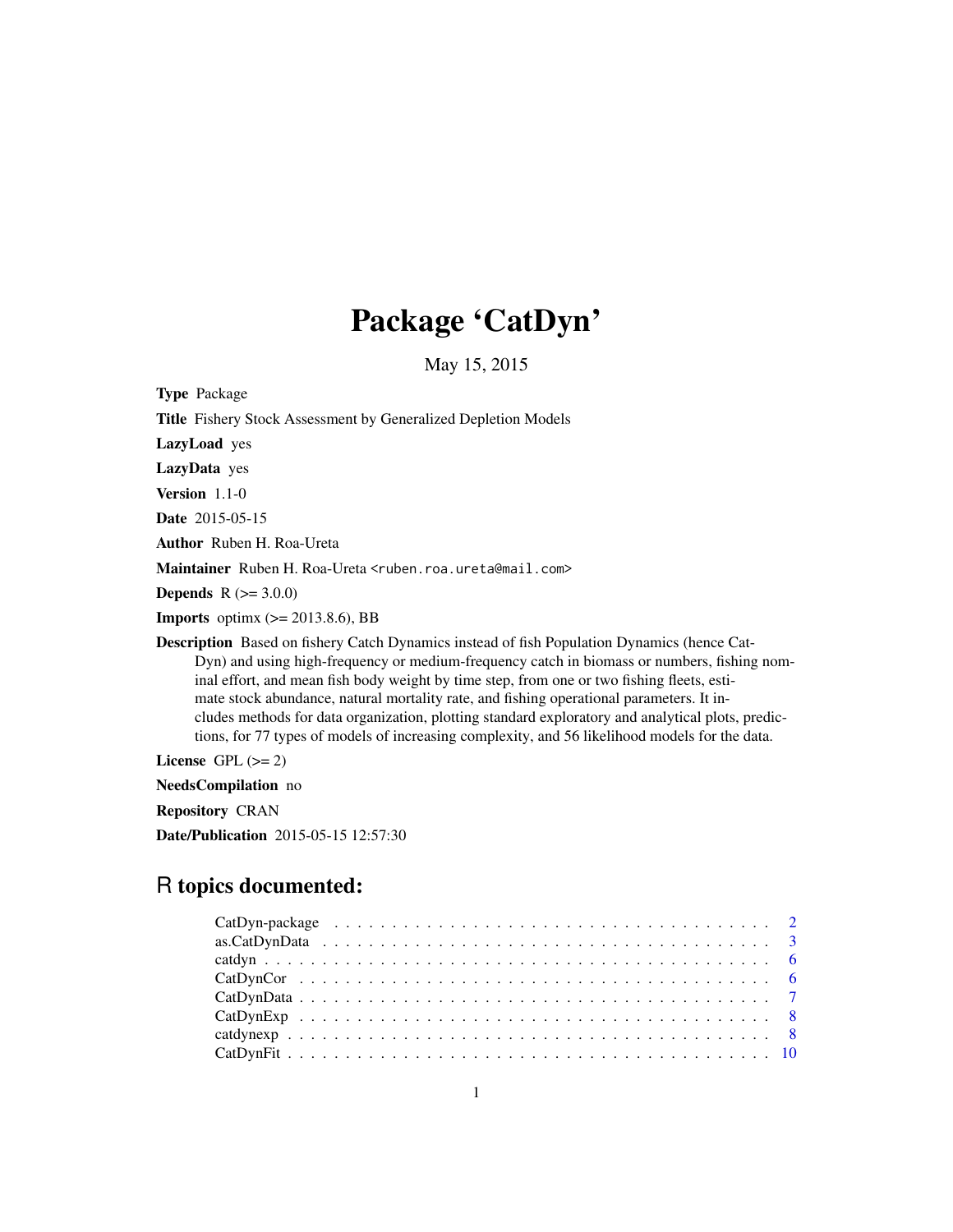# <span id="page-1-0"></span>2 CatDyn-package

| 25                 |
|--------------------|
|                    |
|                    |
|                    |
|                    |
|                    |
|                    |
|                    |
|                    |
|                    |
|                    |
| $plot.CatDynExp22$ |

CatDyn-package *Fisheries Stock Assessment by Generalized Depletion (Catch Dynamics) Models*

# **Description**

Using high-frequency (daily, weekly) or medium frequency (monthly) catch and effort data CatDyn implements a type of stock assessment model oriented to the operational fishing data. The estimated parameters are in two groups, stock abundance and fishing operation. CatDyn includes 77 versions of the models depending on the number of fleets, the number of perturbations to depletion, whether the stock is resident or in transit, and 56 likelihood models.

# Details

| Package: | CatDyn      |
|----------|-------------|
| Type:    | Package     |
| Version: | $1.1 - 0$   |
| Date:    | 2015-05-15  |
| License: | $GPL (= 2)$ |

Create a data object using raw data and the as.CatDynData() function. Examine the data for regularities and perturbations using the generic plot() function on an object of class CatDynData. Examine the goodness of initial parameter values before statistical inference by using the catdynexp() exploratory prediction function and the plot generic function on an object of class CatDynExp. Fit the model to the data by using the wrapper function CatDynFit(), which in turn will call the optimx() optimizer wrapper of package optimx, with several numerical methods available to be used. Examine the quality of the fit with the plot() function on an object of class CatDynMod created by the CatDynPred() function. Compare different models fit to the data with CatDynSum() and CatDynCor, based on information theoretic, statistical, and numerical criteria.

The process equations in the Catch Dynamics Models in this package are of the form

 $C_t = ke^{-M/2} E_t^a N_t^b$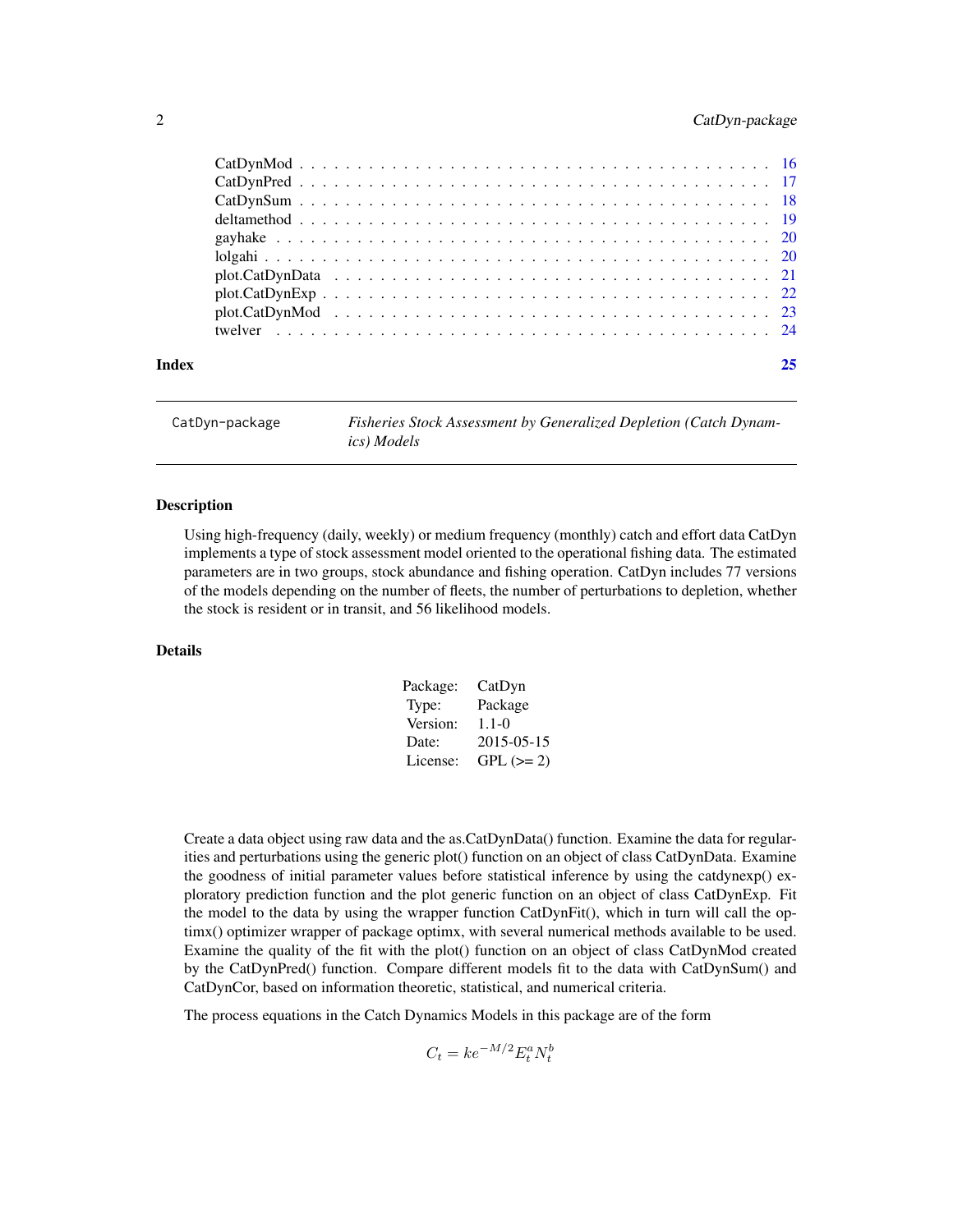# <span id="page-2-0"></span>as.CatDynData 3

$$
N_t = N_0 e^{-Mt} - e^{M/2} \sum_{i < t} C_{t-1} e^{-M(t-i-1)} + \sum_j P_j e^{-M(t-j)}
$$

where C is catch in numbers,  $t$ , *i* are time step indicators, *j* is perturbation index ( $j=1,2,...,100$ ),  $k$  is a scaling constant, *E* is nominal fishing effort, an observed predictor of catch, *a* is a parameter of effort synergy or saturability, *N* is abundance, a latent predictor of catch, *b* is a parameter of hyperstability or hyperdepletion, and *M* is natural mortality rate per time step. The second summand of the expanded latent predictor is a discount applied to the earlier catches in order to avoid an *M*-biased estimate of initial abundance. Perturbations to depletion represent fish migrations into the fishing grounds or expansions of the fishing grounds by the fleet(s) resulting in point pulses of abundance. In transit models (limited to one fleet) there are also emmigration events happening at specific time steps for each perturbation. In 2 fleet cases the fleets contribute complementary information about stock abundance, and thus operate additively; any interaction between the fleets is latent and affects the estimated values of fleet dependent parameters, such as *k*, *a*, and *b*.

The observation model can take any of the following forms: a Poisson counts process or a negative binomial counts process for catch recorded in numbers, an additive random normal term added to the continuous catch (in weight) predicted by the process (normal and adjusted profile normal), a multiplicative exponential term acting on the process-predicted catch such as the logarithm of this multiplier distributes normally (lognormal and adjusted profile lognornmal), and Gamma (shape and scale parameterization).

#### Author(s)

Ruben H. Roa-Ureta <ruben.roa.ureta@mail.com>

#### References

Roa-Ureta, R. H. 2012. ICES Journal of Marine Science 69(8):1403-1415. Roa-Ureta, R. H. 2015. Fisheries Research (In Press), doi:10.1016/j.fishres.2014.08.014 Roa-Ureta, R. H. et al. 2015. Fisheries Research (In Press), doi:10.1016/j.fishres.2014.12.006

#### Examples

#See examples for CatDynFit()

as.CatDynData *Data Object for the Estimation of Catch Dynamic Models*

#### **Description**

It takes the vectors of catch, effort, and mean body weight from a dataframe and creates an object of class CatDynData. Objects of this class are lists with two components, one for properties of the data such as units and another for the data: catch, effort, mean body weight by fleet, and the catch spike statistic.

#### Usage

```
as.CatDynData(x, step, fleet.name, coleff, colcat, colmbw,
             unitseff, unitscat, unitsmbw, nmult, season.dates)
```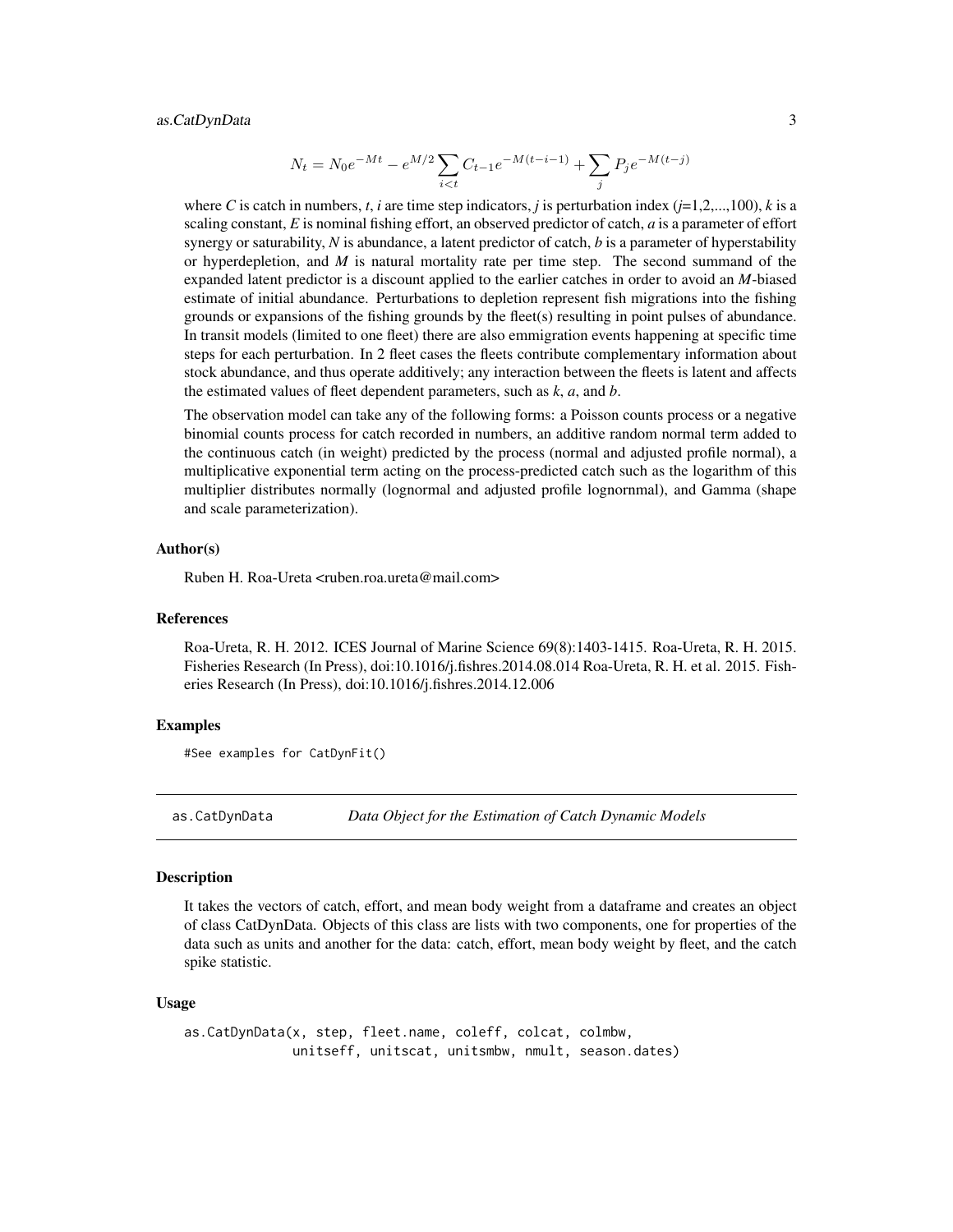# Arguments

| X            | A data frame where to find the columns of catch, effort, and mean body weight                                                                             |
|--------------|-----------------------------------------------------------------------------------------------------------------------------------------------------------|
| step         | Character. The time step of the dynamics, either "day", "week", or "month".                                                                               |
| fleet.name   | Character. The name of the fleet $(s)$ .                                                                                                                  |
| coleff       | Integer. The column(s) in " $x$ " where to find the effort data.                                                                                          |
| colcat       | Integer. The column(s) in " $x$ " where to find the catch data.                                                                                           |
| colmbw       | Integer. The column(s) in " $x$ " where to find the mean body weight data.                                                                                |
| unitseff     | Character. The unit(s) of effort.                                                                                                                         |
| unitscat     | Character. The unit of catch. Either "ton" (metric tonnes), "kg", or "ind" (indi-<br>viduals).                                                            |
| unitsmbw     | Character. The unit of body weight. Either "kg", "g", or "ind" (individuals).                                                                             |
| nmult        | Character. The multiplier that scales the catch in numbers. Either "bill" (bil-<br>lions), "mill" (millions), "thou" (thousands), or "ind" (individuals). |
| season.dates | Character vector. A two component character vector with the initial and final<br>dates of the season in the ISO 8601 standard.                            |

#### Details

The time step determines the rows of 'x'. Make it sure that the number of rows, i.e. the length of the season in time steps, is large enough to estimate all parameters in the model. The simplest model has five parameters, the most complex model has 50 parameters. A rule of thumb would be that the number of time steps be at least three times the number of parameters.

If it is a two fleet system, combine the fleet names, such as c("industrial", "artisanal"), and likewise with coleff, colcat, and colmbw, such as  $c(5.9)$  to indicate the columns of catch for the industrial and artisanal fleets respectively. The same applies to units of effort. In a two fleet system, the time step, and the units of catch, mean body weight, and the multiplier must be the same for both fleets.

When the unit of catch and of body weight is "ind", it means that the catch was counted in numbers, not in biomass. In that case the mandatory column of mean body weight should be a column of 1s. The multiplier is the quantity by which the catch in the model shall be raised to be scaled to the actual catch. The idea here is that in many fisheries the daily, weekly, or monthly catch (for example, anchovies, squids) is very large so by setting the multiplier to "bill", "mill", or "thou", the model is working with catches in the orders of tens at most. If the multiplier is set to "ind" then the catch is modeled at the level of the actual catch by time step. This option is useful for sport fisheries, in combination with the 'poisson' or 'negbin' option for distribution.

The 'season.dates' parameter will allow counting the number of steps in integer sequential fashion. If the "time.step" parameter is "day" or "week" the dates may jump one year at most, whereas if the 'time.step' parameter is "month" then 'season.dates' may jump over many years. When the time step is week or months, this parameter needs not be precisely specified; any day within the right week or month will suffice. If you get an error message saying that the number of time steps is not right and that you should consider changing 'season.dates', then just change the dates a few days until you no longer get the error message.

The catch spike statistic is a fleet-specific statistic that is useful to identify the timing of perturbations to depletion; it is defined as

$$
S_{f,t} = 10 \times (X_{f,t}/max(X_{f,t}) - E_{f,t}/max(E_{f,t}))
$$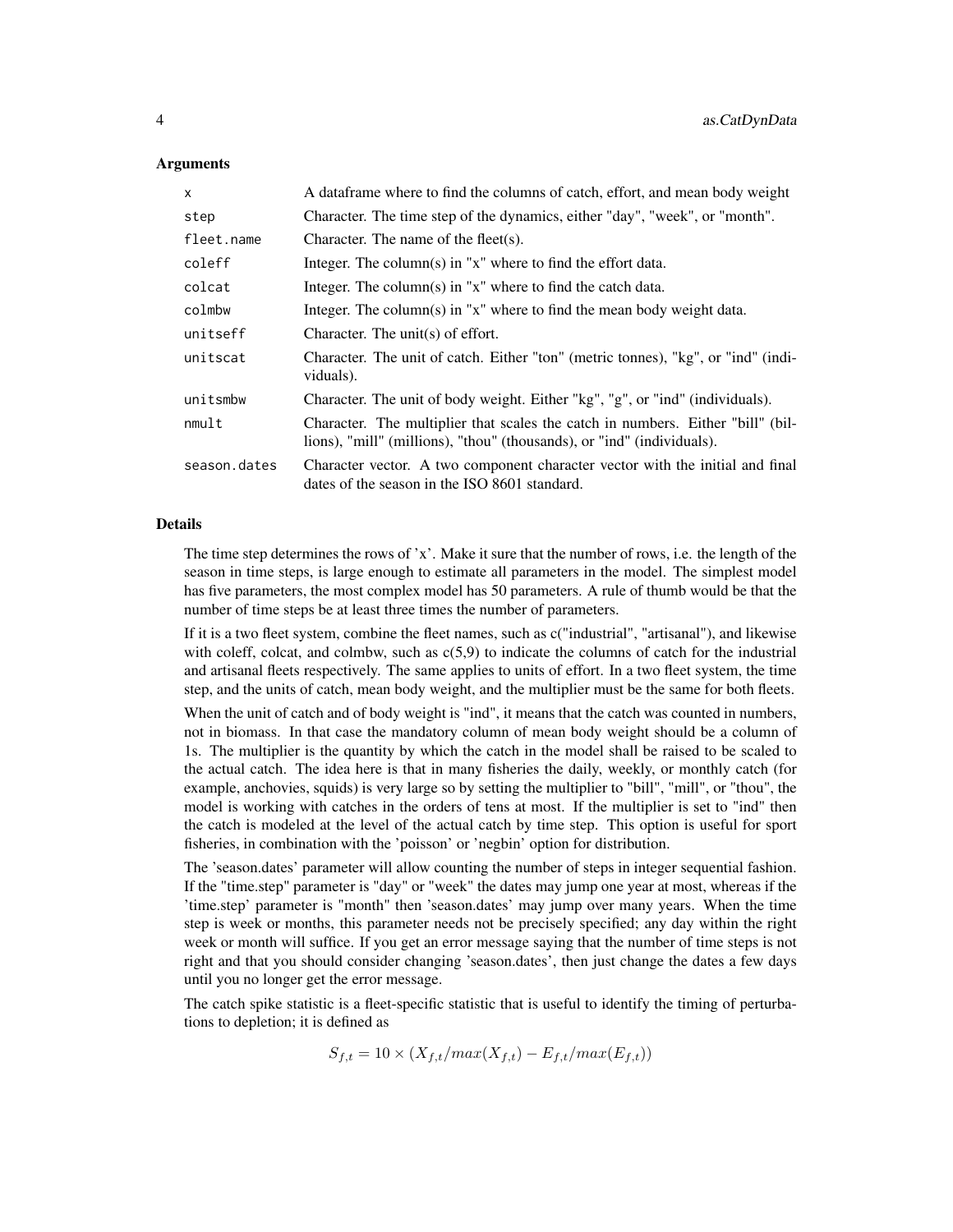# as.CatDynData 5

where  $X$  is the observed catch at time step  $t$  by fleet  $f$ , and  $E$  is the observed effort. When this statistic is positive and high then the time step at which this happened is a candidate for a perturbation. In transit fisheries the complementary reasoning is valid: when the statistic is negative and low then the time step at which this happened is a candidate for the timing of one emmigration event.

# Value

| A list of length 2. |                                                                                                                                                                                             |
|---------------------|---------------------------------------------------------------------------------------------------------------------------------------------------------------------------------------------|
| Properties          | The units for time step, catch, body weight, and the catch numbers multiplier;<br>the names of the fleets and the units of effort, and the start date and end date of<br>the fishing season |
| Data                | One data frame for each fleet with the time step, effort, catch in biomass, mean<br>body weight, catch in the numbers multiplier, and the catch spike statistic                             |

#### Note

The objects created with as.CatDynData will pass the raw data to plotting and estimating functions.

#### Author(s)

Ruben H. Roa-Ureta

# References

Roa-Ureta, R. H. 2012. ICES J. Mar. Sci. 69:1403-1415. Roa-Ureta, R. H. 2015. Fisheries Research (In Press), doi:10.1016/j.fishres.2014.08.014 Roa-Ureta, R. H. et al. 2015. Fisheries Research (In Press), doi:10.1016/j.fishres.2014.12.006

#### Examples

```
lgahi <- as.CatDynData(x=lolgahi,
                       step="day",
                       fleet.name="Fk",
                       coleff=2,
                       colcat=1,
                       colmbw=3,
                       unitseff="nboats",
                       unitscat="kg",
                       unitsmbw="kg",
                       nmult="bill",
                       season.dates=c(as.Date("1990-01-31"),
                                       as.Date("1990-05-30")))
```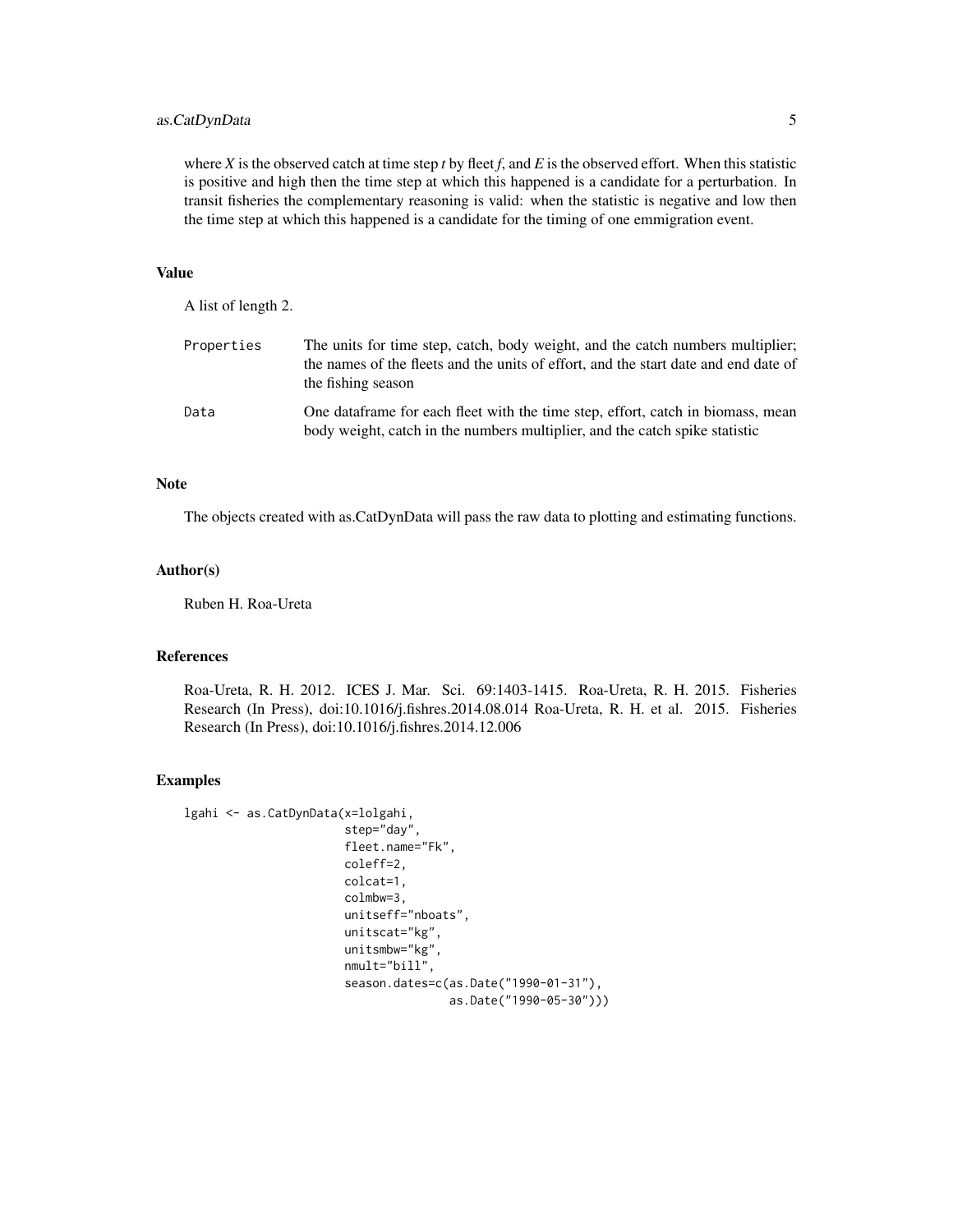<span id="page-5-0"></span>

# Description

To be used by CatDynPred() to create model results.

#### Usage

catdyn(x, ...)

# Arguments

|          | A list object coming from the optimization wrapper CatDynFit(). |
|----------|-----------------------------------------------------------------|
| $\cdots$ | Not used.                                                       |

# Value

A class attribute.

# Author(s)

Ruben H. Roa-Ureta

#### Examples

```
#See examples for CatDynFit().
```
CatDynCor *Correlation Plot Among Parameter Estimates*

# Description

It extracts the correlation matrices output by CatDynFit() from several model fits and plots histograms of pairwise correlation coefficients.

# Usage

CatDynCor(x, ttl, meths, arr)

# Arguments

| x.    | A list of model objects of class 'catdyn' output by CatDynFit().                                                  |
|-------|-------------------------------------------------------------------------------------------------------------------|
| ttl   | A character vector to use as title of each histogram.                                                             |
| meths | A character vector of numerical methods to extract correlation matrices.                                          |
| arr   | A numerical vector of length 2 used to organize the panels containing each his-<br>togram. Passed as is to par(). |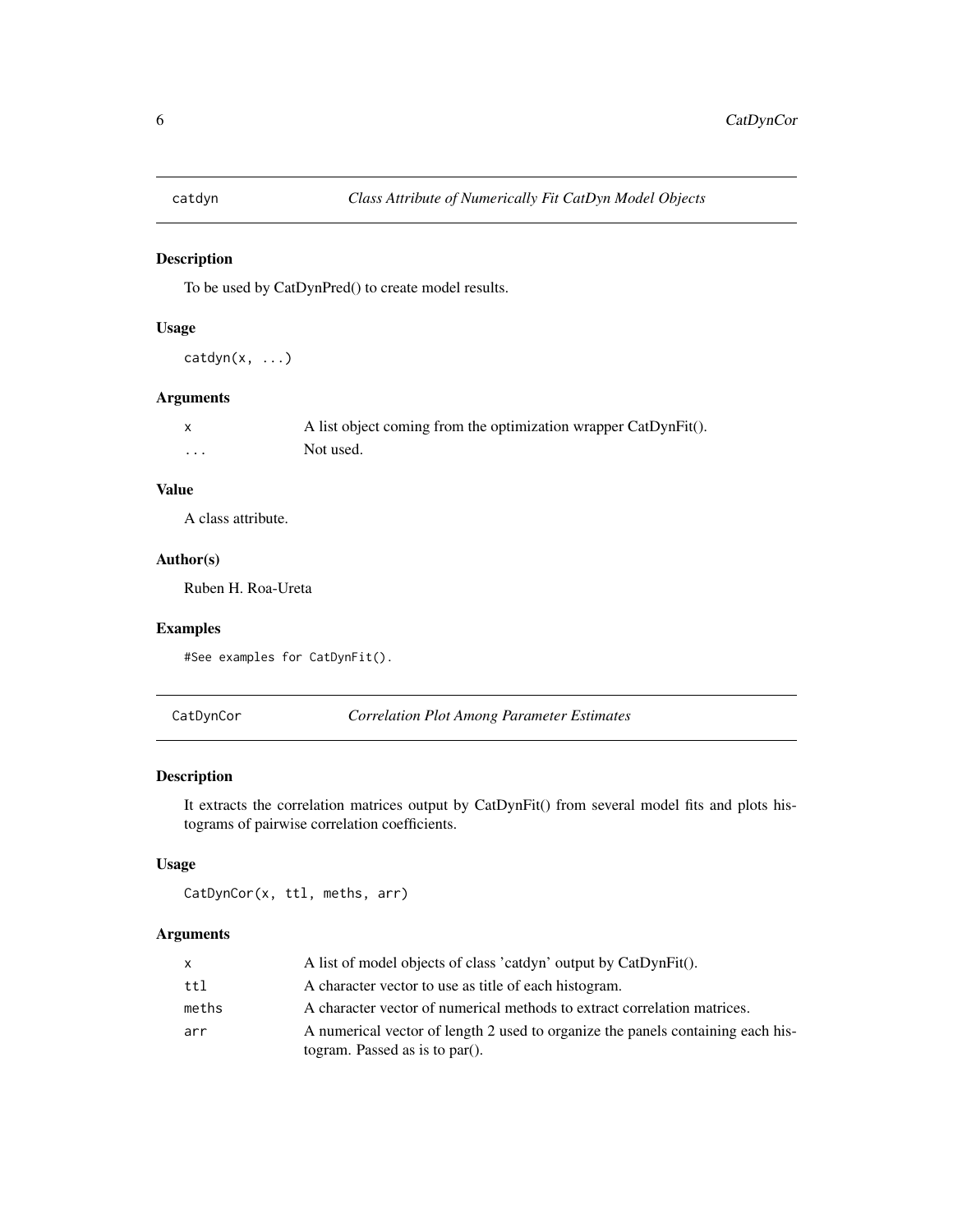# <span id="page-6-0"></span>CatDynData 7

# Details

The arguments 'x', 'ttl', and 'meths' must be of the same length.

It might be useful to examine the results of different numerical methods applied to the same model with this function. To do this just repeat the name of the object in 'x' and specify the different numerical methods in 'meths'.

# Value

A multiple panel correlation plot.

# Note

Those histograms that show more correlations concentrated around zero indicate a better fit.

#### Author(s)

Ruben H. Roa-Ureta

#### Examples

#See examples for CatDynFit().

CatDynData *Class Attribute of CatDyn Data Object*

#### Description

To be used by plot.CatDynData() to examine raw data and CatDynFit() to fit models.

#### Usage

CatDynData(x, ...)

### Arguments

|   | A list object coming from as CatDynData(). |
|---|--------------------------------------------|
| . | Not used.                                  |

#### Value

A class attribute.

#### Author(s)

Ruben H. Roa-Ureta

#### Examples

#See example for as.CatDynData().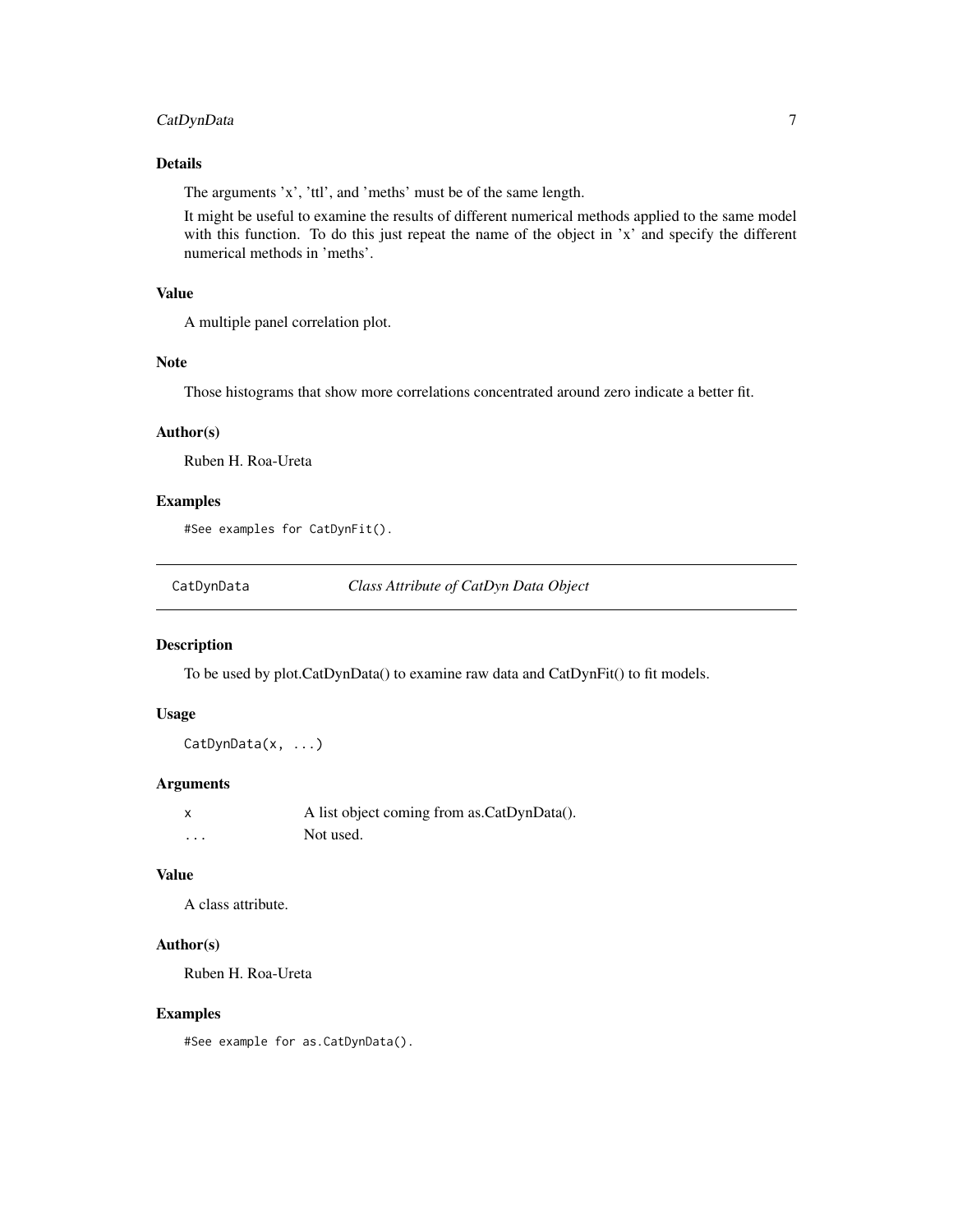<span id="page-7-0"></span>

# Description

To be used by plot.CatDynExp() to explore initial parameter values before fitting models.

#### Usage

CatDynExp(x, ...)

# Arguments

|          | A list object coming from internal functions. |
|----------|-----------------------------------------------|
| $\cdots$ | Not used.                                     |

#### Value

A class attribute.

# Author(s)

Ruben H. Roa-Ureta

#### Examples

#See examples for CatDynFit().

catdynexp *Exploratory Evaluation of Initial Values of CatDyn Models*

# Description

Using a CatDynData object and initial parameter values, create predictions of model results to examine the goodness of initial parameter values before passing them to the numerical optimizer.

# Usage

catdynexp(x, p, par, dates, distr)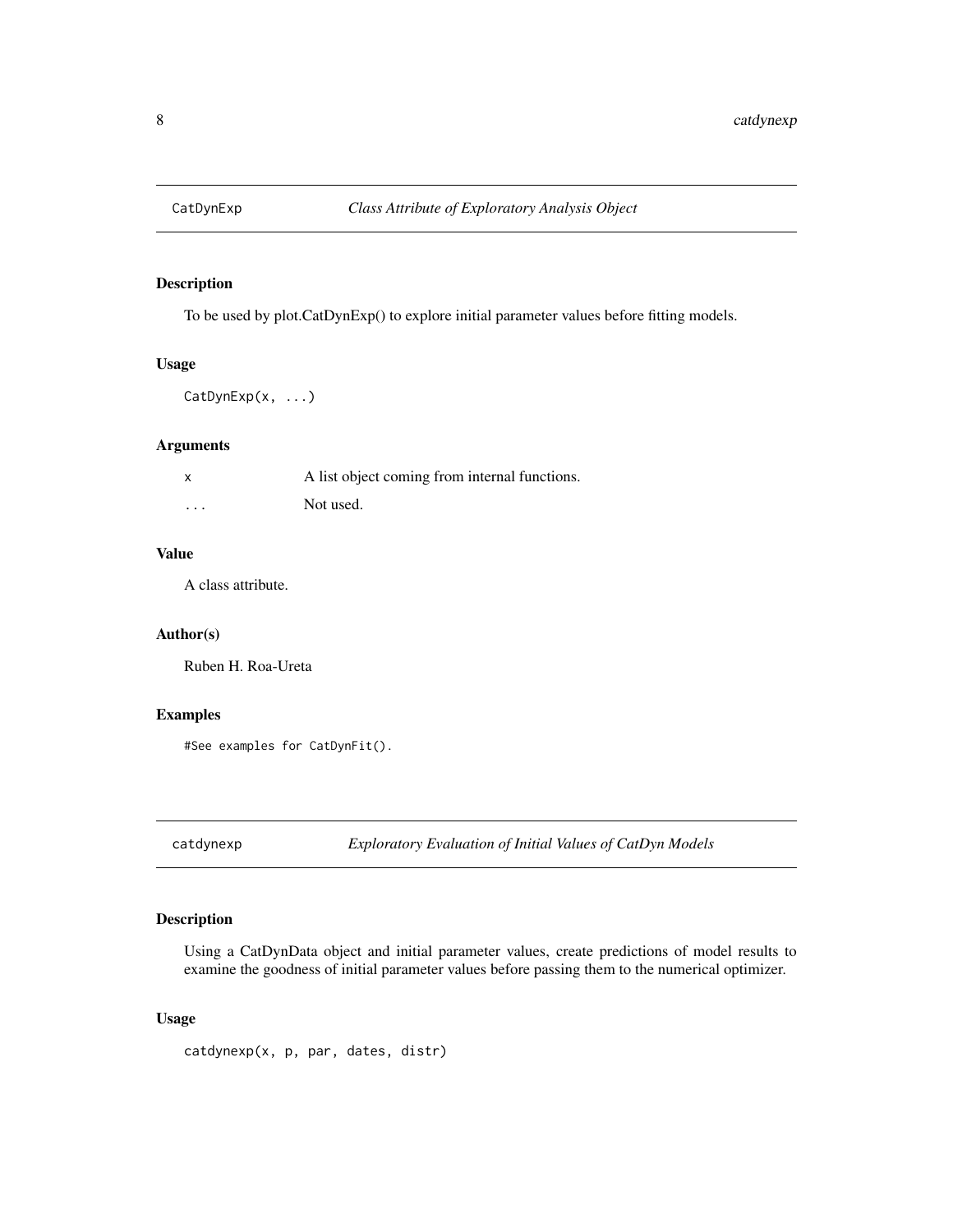#### catdynexp 9 and 2008 and 2008 and 2008 and 2008 and 2008 and 2008 and 2008 and 2008 and 2008 and 2008 and 2008

#### Arguments

| х     | An object of class CatDynData.                                                                                                                                                                                                                                                                                                                                                                                                                                                                                                                                                                                                                                                      |
|-------|-------------------------------------------------------------------------------------------------------------------------------------------------------------------------------------------------------------------------------------------------------------------------------------------------------------------------------------------------------------------------------------------------------------------------------------------------------------------------------------------------------------------------------------------------------------------------------------------------------------------------------------------------------------------------------------|
| p     | Integer. The process model type, which quantifies the number of perturbations<br>to depletion. In one-fleet cases 'p' is a scalar integer that can take any value<br>between -20 and 20. In two-fleet cases 'p' is a two-components integer vector<br>that quantifies the number of perturbation events of each fleet. It can take values<br>$c(0,0), c(0,1), , c(0,5), c(1,1), , c(1,5), , c(4,5), c(5,5), c(6,6), , c(20,20).$<br>In transit fisheries, where the stock only passes through the area where it is<br>being fished and leave the fishing grounds at some time step within the season,<br>'p' should be negative and will take any integer value between -1 and -20. |
| par   | Numeric. Vector of initial parameter values in the log scale.                                                                                                                                                                                                                                                                                                                                                                                                                                                                                                                                                                                                                       |
| dates | Integer. Vector with the time steps of start of season, perturbations (if any), and<br>end of season. In transit fisheries in addition to the timing of entry of pertur-<br>bations, the timing of exit for each perturbation shall also be provided, right<br>after the time of entry. For example, $p = c(1, 4, 50, 10, 60, 61)$ would specify a two-<br>perturbation model which starts at time step 1, has the first perturbation at time<br>step 4, with exit at time step 50, second perturbation at time 10, with exit at time<br>step 60, and season finishing at time step 61.                                                                                             |
| distr | Character, either "poisson", "negbin", "normal", "apnormal", "lognormal", "aplnormal",<br>or "gamma", or any pair of these seven (two-fleets systems), corresponding to<br>the likelihood model.                                                                                                                                                                                                                                                                                                                                                                                                                                                                                    |

#### Details

The "negbin" value for the 'distr' parameter corresponds to the negative binomial distribution for counts, as an alternative to the 'poisson' for cases where the assumption of the mean equal to the variance is untenable.

The difference between "normal" and "apnormal", "lognormal" and "aplnormal" is that in the former the dispersion parameters is included in the likelihood function and it is a free parameter to be estimated along with the parameters of the generalized depletion model (and therefore an initial value for the dispersion must be provided) whereas in the latter the dispersion is eliminated by using the adjusted profile likelihood approximation. For the "negbin" and "gamma" distributions the dispersion parameter is always estimated along with the model parameters. In two-fleets models any pair of the seven available likelihood models can be specified although since the units of the catch need to be the same for both fleets then it does not make sense to specify a combination of a distribution for counts and for a continuous variable.

# Value

A list of length 2.

| Properties | A list of length 3. 'Units' is a data frame with the units of time step, catch, body<br>weight, and the numbers multiplier. 'Fleets' is a data frame with the fleets names<br>and the units of nominal effort for each fleet. 'Dates' is a data frame with start<br>and end dates of the fishing season in the ISO 8601 format |
|------------|--------------------------------------------------------------------------------------------------------------------------------------------------------------------------------------------------------------------------------------------------------------------------------------------------------------------------------|
| Model      | A list of length 5. Type' is the perturbation type of model. 'Dates' is the<br>timing of perturbations, 'Distr' is the chosen likelihood model, 'Parameters' is                                                                                                                                                                |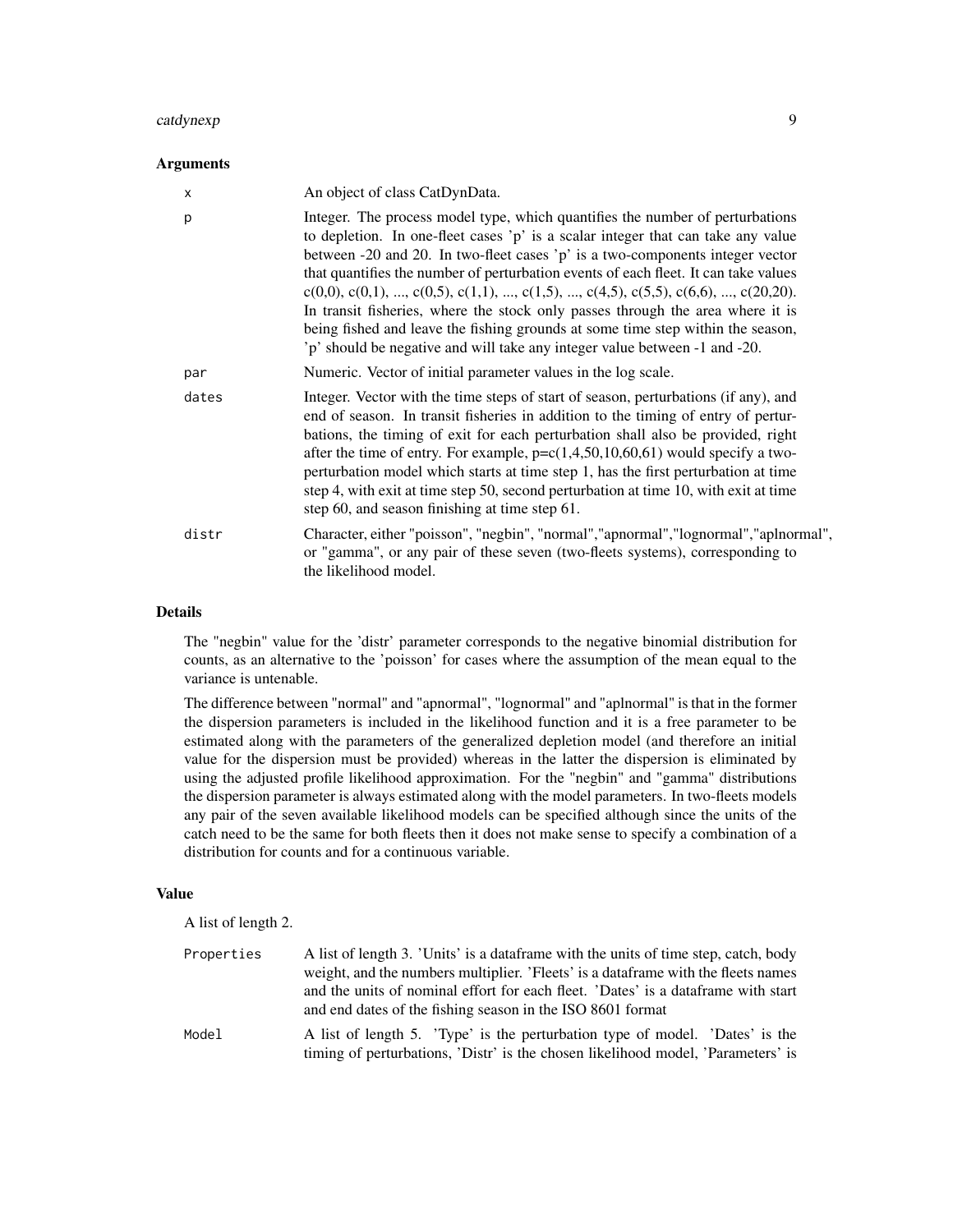the parameter values being explored, and 'Results', is a dataframe with the time step, and for each fleet, the observed effort, observed catch, predicted catch, and the residuals, plus two more columns, one with the predicted population abundance, and a final one with the predicted population biomass.

# <span id="page-9-0"></span>Note

The plot.CatDynData() function, acting on objects of class CatDynData, provides a plot of a statistic called the catch spike statistic, that can be useful to determine the 'p' and 'dates' arguments.

# Author(s)

Ruben H. Roa-Ureta

#### Examples

#See examples for CatDynFit().

CatDynFit *Fit CatDyn Models by Maximum Likelihood*

# **Description**

A wrapper and post-processing tool that checks that the data are passed with proper characteristics, calls optimx() (from package optimx) on any of dozens of possible versions of the generalized depletion models (as internal functions), and then it post-processes optimx() results and join all results in a list of lists.

#### Usage

```
CatDynFit(x, p, par, dates, distr, method, control = list(),hessian = TRUE, itnmax)
```
#### Arguments

| x   | A data object of class CatDynData. See as.CatDynData().                                                                                                                                                                                                                                                                                                                                                                                                                                                                                                                                                                                                                             |
|-----|-------------------------------------------------------------------------------------------------------------------------------------------------------------------------------------------------------------------------------------------------------------------------------------------------------------------------------------------------------------------------------------------------------------------------------------------------------------------------------------------------------------------------------------------------------------------------------------------------------------------------------------------------------------------------------------|
| р   | Integer. The process model type, which quantifies the number of perturbations<br>to depletion. In one-fleet cases 'p' is a scalar integer that can take any value<br>between -20 and 20. In two-fleet cases 'p' is a two-components integer vector<br>that quantifies the number of perturbation events of each fleet. It can take values<br>$c(0,0), c(0,1), , c(0,5), c(1,1), , c(1,5), , c(4,5), c(5,5), c(6,6), , c(20,20).$<br>In transit fisheries, where the stock only passes through the area where it is<br>being fished and leave the fishing grounds at some time step within the season,<br>'p' should be negative and will take any integer value between -1 and -20. |
| par | Numeric. Vector of initial parameter values in the log scale.                                                                                                                                                                                                                                                                                                                                                                                                                                                                                                                                                                                                                       |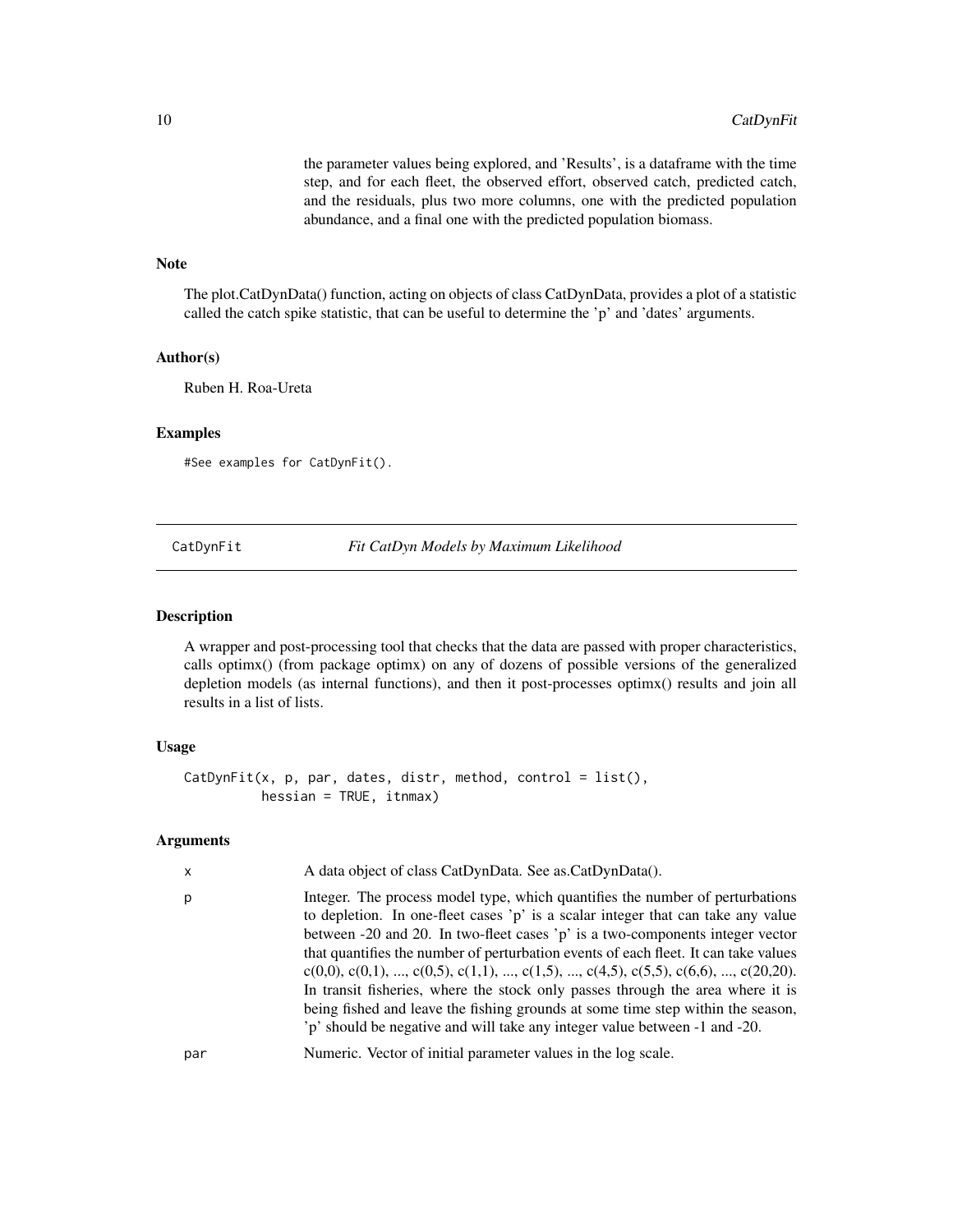# CatDynFit 11

| dates   | Integer. Vector with the time steps of start of season, perturbations (if any), and<br>end of season. In transit fisheries in addition to the timing of entry of pertur-<br>bations, the timing of exit for each perturbation shall also be provided, right<br>after the time of entry. For example, $p = c(1, 4, 50, 10, 60, 61)$ would specify a two-<br>perturbation model which starts at time step 1, has the first perturbation at time<br>step 4, with exit at time step 50, second perturbation at time 10, with exit at time<br>step 60, and season finishing at time step 61. |
|---------|-----------------------------------------------------------------------------------------------------------------------------------------------------------------------------------------------------------------------------------------------------------------------------------------------------------------------------------------------------------------------------------------------------------------------------------------------------------------------------------------------------------------------------------------------------------------------------------------|
| distr   | Character, either "poisson", "negbin", "normal", "apnormal", "lognormal", "aplnormal",<br>or "gamma" (one fleet), or any pair of these seven (two fleets) corresponding to<br>the likelihood model.                                                                                                                                                                                                                                                                                                                                                                                     |
| method  | Character. Any method accepted by optimx() can be used, but some may return<br>warnings or errors.                                                                                                                                                                                                                                                                                                                                                                                                                                                                                      |
| control | A list of control arguments to be passed to optimx().                                                                                                                                                                                                                                                                                                                                                                                                                                                                                                                                   |
| hessian | Logical. Defaults to TRUE. If set to FALSE all numerical methods tried will<br>fail.                                                                                                                                                                                                                                                                                                                                                                                                                                                                                                    |
| itnmax  | Numeric. Maximum number of iterations, to pass to optimx().                                                                                                                                                                                                                                                                                                                                                                                                                                                                                                                             |

#### Details

Much care should be taken in selecting good initial values to pass in the par argument. To accomplish this CatDyn includes the CatDynExp class, and the catdynexp() and the plot.CatDynExp() functions to graphically fine tune the initial values for all model parameters. In multi-annual applications and monthly time step this might be time consuming but it should be carried out to increase the chance that the optimizers will converge to reasonable parameter space.

Initial parameter values must be passed log-transformed by the user. CatDynFit() will backtransform the maximum likelihood estimates and its numerical Hessian matrix without user intervention using the delta method.

Generally, when 'p' is 5 or lower (one fleet) or  $c(5,5)$  (two fleets) or lower, the model is applied to one annual season of data and the time step is "day" or "week". Conversely, when 'p' is 6 (one fleet) or c(6,6) (two fleets) or higher the model is applied to multiannual series and the time step is the month, although it is conceivable that for a higly perturbed fishing system higher 'p' values would be applied to single season cases.

The models set up for transit fisheries are single fleet only, so when 'p' is negative, taking any value in the admissible range, its length must be 1.

The discrete Poisson distribution option is recommended for fisheries where the catch is counted in number of fish instead of weight.

The "negbin" value for the 'distr' parameter corresponds to the negative binomial distribution for counts, as an alternative to "poisson" for cases where the assumption of the mean equal to the variance is untenable.

The difference between "normal" and "apnormal", "lognormal" and "aplnormal" is that in the former the dispersion parameters is included in the likelihood function and it is a free parameter to be estimated along with the parameters of the generalized depletion model (and therefore an initial value for the dispersion has to be provided) whereas in the latter the dispersion is eliminated by using the adjusted profile likelihood approximation. For the "negbin" and "gamma" distributions the dispersion parameter is always estimated along with the model parameters.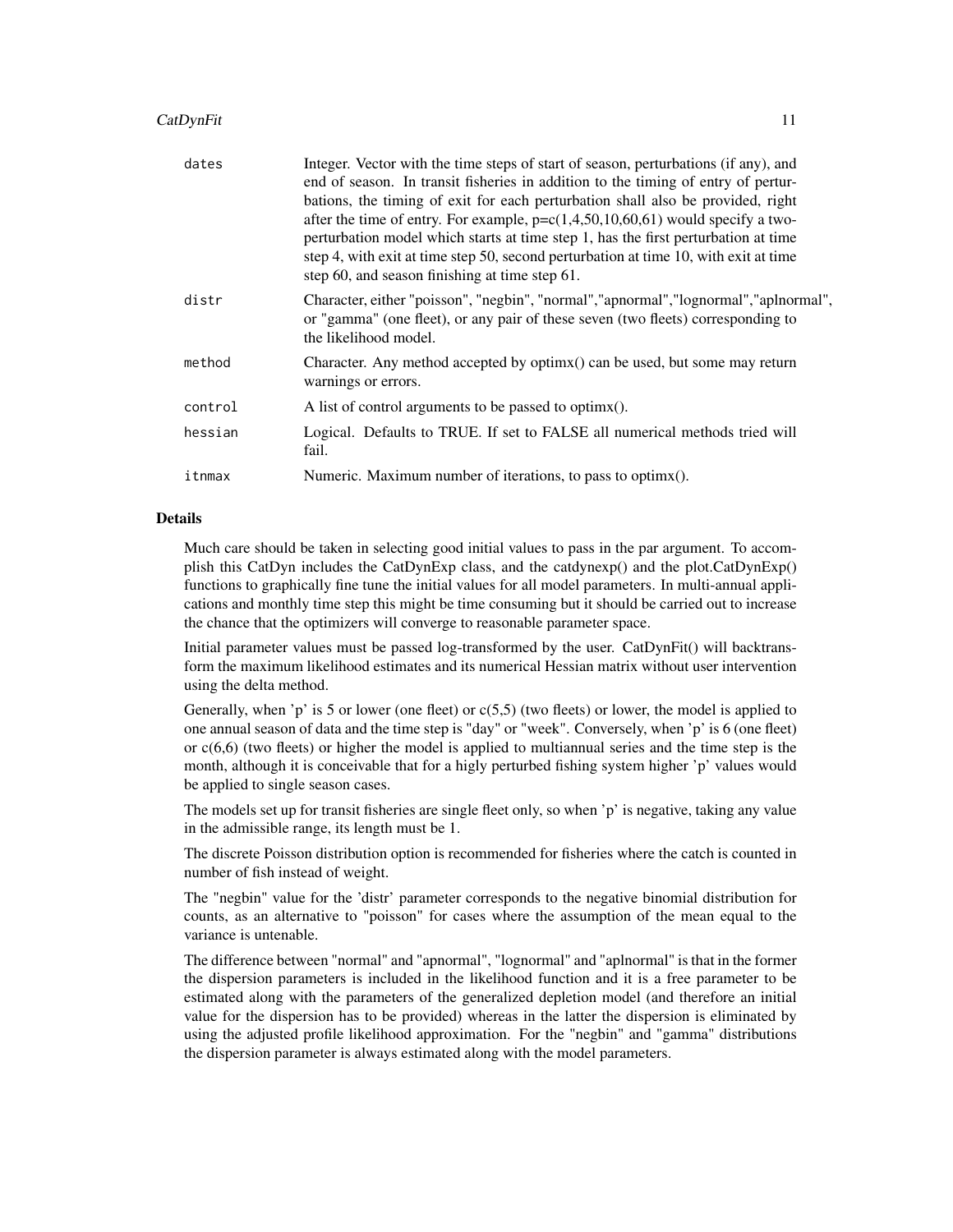In two-fleets models any pair of the seven available likelihood models can be specified although since the units of the catch need to be the same for both fleets then it does not make sense to specify a combination of a distribution for the catch in counts ("poisson" and "negbin") and a continuous distribution for the catch in biomass.

#### Value

A list of length 3.

| Data    | A list of length 2. 'Properties' is a list of length 3. 'Units' is a data frame with<br>the units of time step, catch, body weight, and the numbers multiplier. 'Fleets'<br>is a data frame with the fleets names and the units of nominal effort for each<br>fleet. 'Dates' is a dataframe with the start and end dates of the season in the<br>ISO 8601 format. 'Data' is a list of length equal to the number of fleets (1 or<br>2). Each component is a dataframe with the raw data, time step, observed effort,<br>observed catch, observed mean body weight, observed catch in numbers, and<br>the catch spike statistic.                                                                                                                                                   |
|---------|-----------------------------------------------------------------------------------------------------------------------------------------------------------------------------------------------------------------------------------------------------------------------------------------------------------------------------------------------------------------------------------------------------------------------------------------------------------------------------------------------------------------------------------------------------------------------------------------------------------------------------------------------------------------------------------------------------------------------------------------------------------------------------------|
| Initial | A data frame with named initial values of all free parameters in the model.                                                                                                                                                                                                                                                                                                                                                                                                                                                                                                                                                                                                                                                                                                       |
| Model   | A list with length equal to the number of numerical methods. Each component<br>has the perturbation type model, the dates of events, the chosen distribution for<br>the observation of catch, the integer code describing the success or not of cov-<br>ergence returned by the method, the Karush Kuhn Tucker conditions, hopefully<br>TRUE and TRUE, the value of the Akaike Information Criterion, not compara-<br>ble between different distributions, the back-transformed (from log) maximum<br>likelihood estimates, the numerical gradients at each maximum likelihood es-<br>timate, the standard errors of backtransformed (from log) maximum likelihood<br>estimates, and the correlation matrix of the back-transformed (from log) maxi-<br>mum likelihood estimates. |

# Note

Complex models may take several hours to converge on a PC. As an example, a two fleet model with 18 perturbations each fleet,  $p=c(18,18)$ , and the 'aplnormal' likelihood model, totalling 44 parameters to estimate from 216 monthly time steps, coverged successfully in 16 hours on a Windows 7, 64 bit, 3 GHz processor, 8 GB RAM.

Some effort has been made to avoid being kicked out of numerical optimization by just one numerical method that fails, so that optimization continues with other methods, but there may remain some cases when the whole optimization process is aborted by failure in just one method. Try taking out some suspicious methods and optimize again. Experience shows that methods 'spg' and 'CG' are robust for this kind of model so both should be considered as the baseline case for numerical optimization. When using the option of modeling transit fisheries with the Poisson distribution it has been observed that methods 'bobyqa' and 'newuoa' also perform well, so keep an open mind and take advantage of optimx by trying several numerical methods.

# Author(s)

Ruben H. Roa-Ureta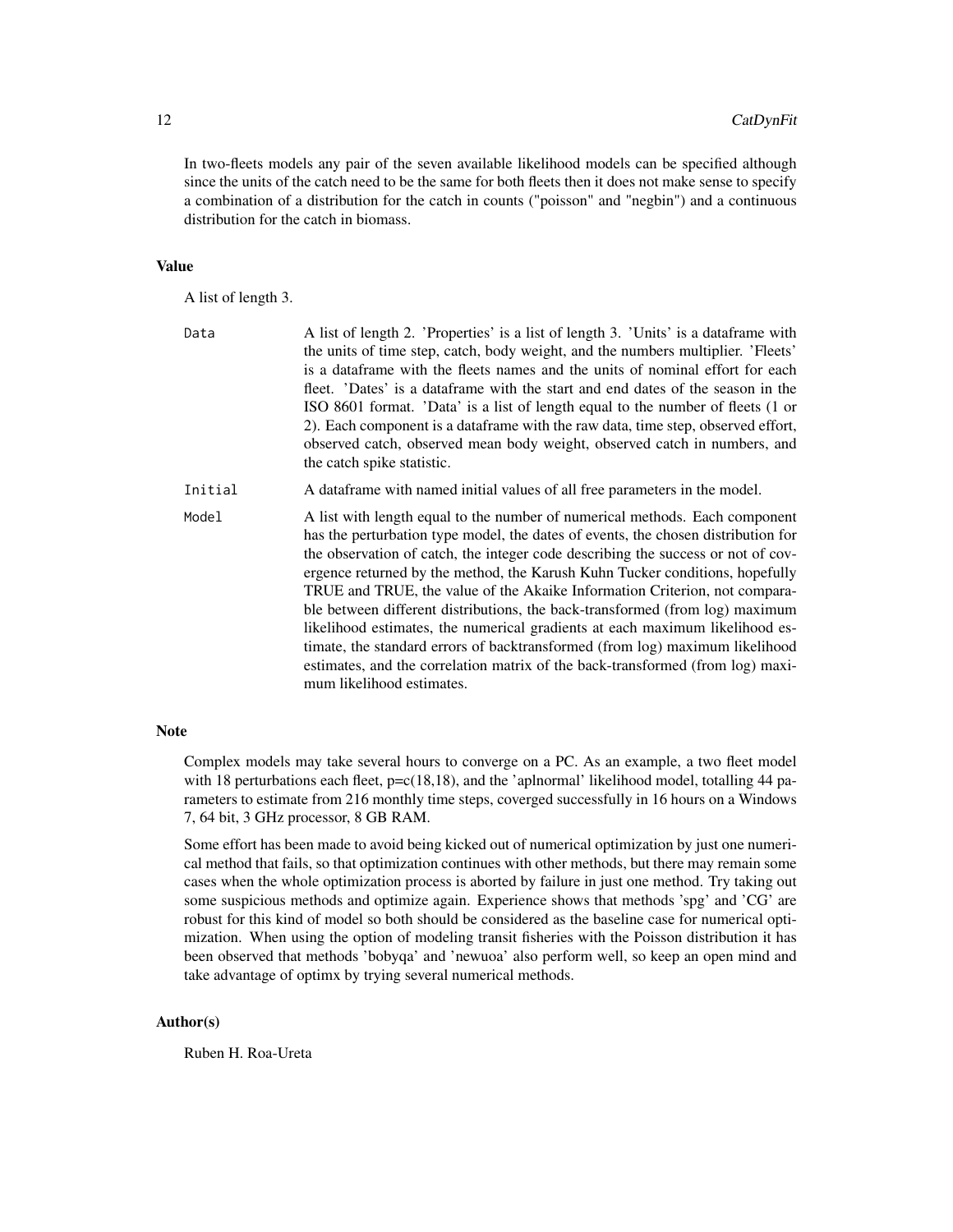# CatDynFit 13

# References

Roa-Ureta, R. H. 2012. ICES Journal of Marine Science 69(8):1403-1415. Roa-Ureta, R. H. 2015. Fisheries Research (In Press), doi:10.1016/j.fishres.2014.08.014 Roa-Ureta, R. H. et al. 2015. Fisheries Research (In Press), doi:10.1016/j.fishres.2014.12.006

## Examples

```
#Falkland Islands one-fleet squid fishery in 1990.
#Create the data object
lgahi <- as.CatDynData(x=lolgahi,
                       step="day",
                       fleet.name="Fk",
                      coleff=2,
                      colcat=1,
                       colmbw=3,
                      unitseff="nboats",
                      unitscat="kg",
                      unitsmbw="kg",
                       nmult="bill",
                       season.dates=c(as.Date("1990-01-31"),as.Date("1990-05-30")))
plot(lgahi,mark=TRUE,offset=c(NA,NA,.75),hem="S")
#
#1) Fit a 1-fleet 1P model with lognormal observation error and the adjusted
#profile approximation to the likelihood to eliminate the dispersion parameter
M <- 0.011 #1/Time step
N0.ini <- 3.8 #billions
P1.ini <- 1.3 #billions
k.ini <- 5.0e-05 #1/n of boats
alpha.ini <- 1.7 #adimensional
beta.ini <- 0.6 #adimensional
pars.ini <- log(c(M,
                   N0.ini,
                   P1.ini,
                   k.ini,
                   alpha.ini,
                  beta.ini))
#Dates
P1 <- 70 #Selected by visual inspection of standard plot
dates <- c(head(lgahi$Data$Fk$time.step,1),
           P1,
           tail(lgahi$Data$Fk$time.step,1))
lgahi.apln.1P.ini <- catdynexp(x=lgahi,
                               p=1,
                               par=pars.ini,
                               dates=dates,
                               distr="aplnormal")
plot(x=lgahi.apln.1P.ini,
     leg.pos="topright",
     Biom.tstep="mid",
     Biom.xpos=0.4,
     Biom.ypos=0)
#fit
```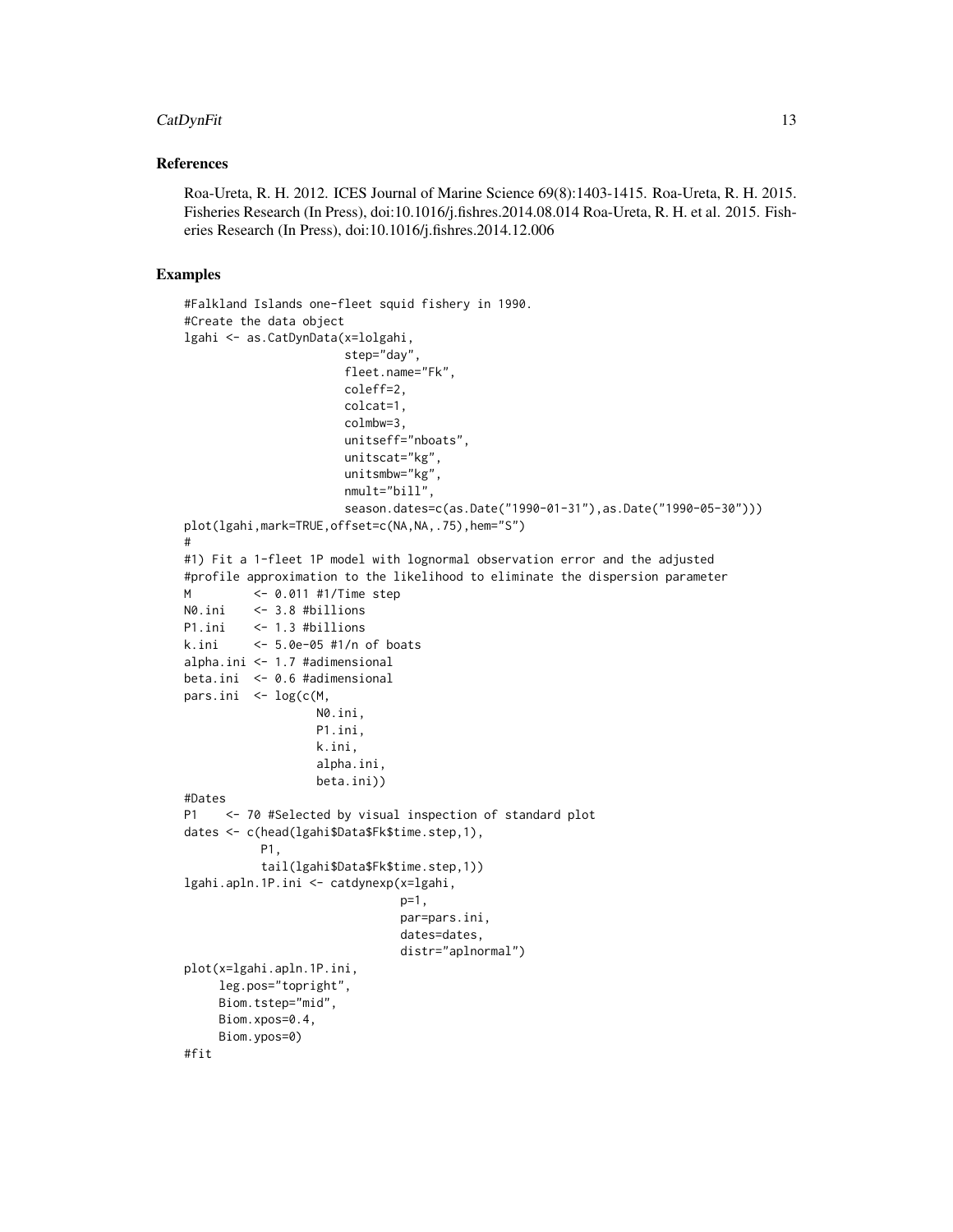```
(lgahi.apln.1P.fit <- CatDynFit(x=lgahi,
                                p=1,
                                par=pars.ini,
                                dates=dates,
                               distr="aplnormal",
                               method="spg",
                                itnmax=10))
#examine results
lgahi.apln.1P.pred.spg <- CatDynPred(lgahi.apln.1P.fit,"spg")
plot(x=lgahi.apln.1P.pred.spg,
     leg.pos="topright",
     Biom.tstep=7,
     Biom.xpos=0.18,
     Biom.ypos=0.1,
     AIC.xpos=0.18,
    AIC.ypos=0.2)
#
#2) Fit a 1-fleet 2P model with lognormal observation error and full exact
#likelihood including the dispersion parameter
M <- 0.011 #1/Time step
N0.ini <- 3.8 #billions
P1.ini <- 1.3 #billions
P2.ini <- 0.5 #billions
k.ini <- 4.0e-05 #1/n of boats
alpha.ini <- 1.7 #adimensional
beta.ini <- 0.6 #adimensional
#Note how to get reasonable initial value for dispersion parameter
psi.ini <- 0.33*sd(log(lgahi$Data$Fk$obscat.bill))^2
pars.ini <- log(c(M,
                  N0.ini,
                   P1.ini,
                   P2.ini,
                   k.ini,
                   alpha.ini,
                   beta.ini,
                   psi.ini))
#Dates
P1 <- 70 #Selected by visual inspection of standard plot
P2 <- 135 #Selected by visual inspection of standard plot
dates <- c(head(lgahi$Data$Fk$time.step,1),
           P1,
           P2,
           tail(lgahi$Data$Fk$time.step,1))
lgahi.ln.2P.ini <- catdynexp(x=lgahi,
                            p=2,
                            par=pars.ini,
                            dates=dates,
                            distr="lognormal")
plot(x=lgahi.ln.2P.ini,
     leg.pos="topright",
     Biom.tstep="ini",
     Biom.xpos=0.4,
     Biom.ypos=0)
```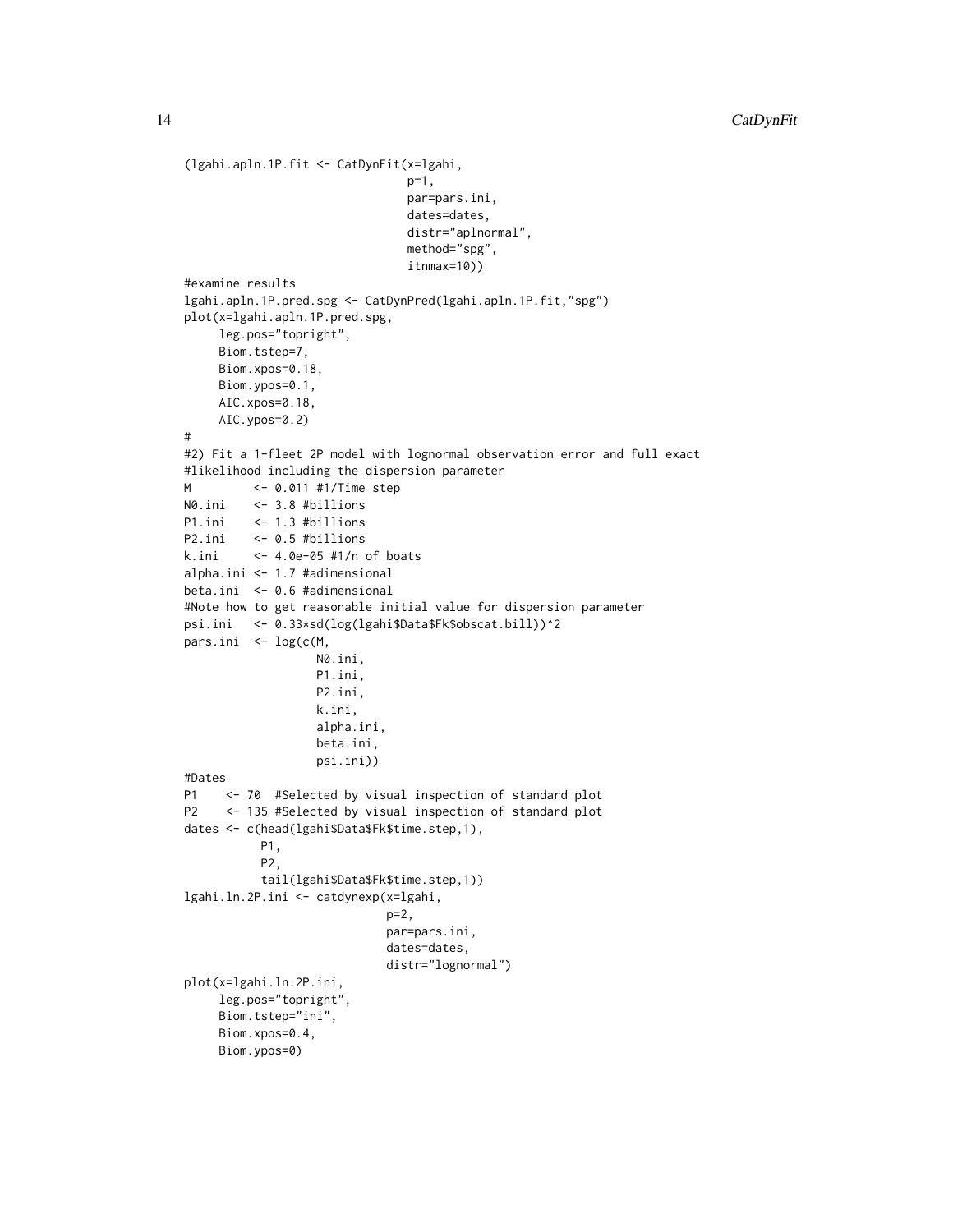# CatDynFit 15

```
#fit lognormal
(lgahi.ln.2P.fit <- CatDynFit(x=lgahi,
                             p=2,
                             par=pars.ini,
                              dates=dates,
                              distr="lognormal",
                              method="spg",
                              itnmax=10))
#examine results
lgahi.ln.2P.pred.spg <- CatDynPred(lgahi.ln.2P.fit,"spg")
plot(x=lgahi.ln.2P.pred.spg,
     leg.pos="topright",
     Biom.tstep=7,
     Biom.xpos=0.18,
     Biom.ypos=0.1,
     AIC.xpos=0.18,
    AIC.ypos=0.2)
#
#3) Fit a 1-fleet 2P model with gamma observation error and full, exact
#likelihod including the dispersion parameter
M <- 0.011 #1/Time step
N0.ini <- 3.8 #billions
P1.ini <- 1.3 #billions
P2.ini <- 0.5 #billions
k.ini <- 4.0e-05 #1/n of boats
alpha.ini <- 1.7 #adimensional
psi.ini <- 0.08 #From psi max. lik. estimate in 2P lognormal model
pars.ini <- log(c(M,
                  N0.ini,
                   P1.ini,
                  P2.ini,
                  k.ini,
                   alpha.ini,
                   beta.ini,
                  psi.ini))
#Dates
P1 <- 70 #Selected by visual inspection of standard plot
P2 <- 135 #Selected by visual inspection of standard plot
dates <- c(head(lgahi$Data$Fk$time.step,1),
           P1,
           P2,
           tail(lgahi$Data$Fk$time.step,1))
lgahi.g.2P.ini <- catdynexp(x=lgahi,
                            p=2,
                            par=pars.ini,
                            dates=dates,
                            distr="gamma")
plot(x=lgahi.g.2P.ini,
     leg.pos="topright",
     Biom.tstep="ini",
     Biom.xpos=0.4,
     Biom.ypos=0)
#fit gamma
```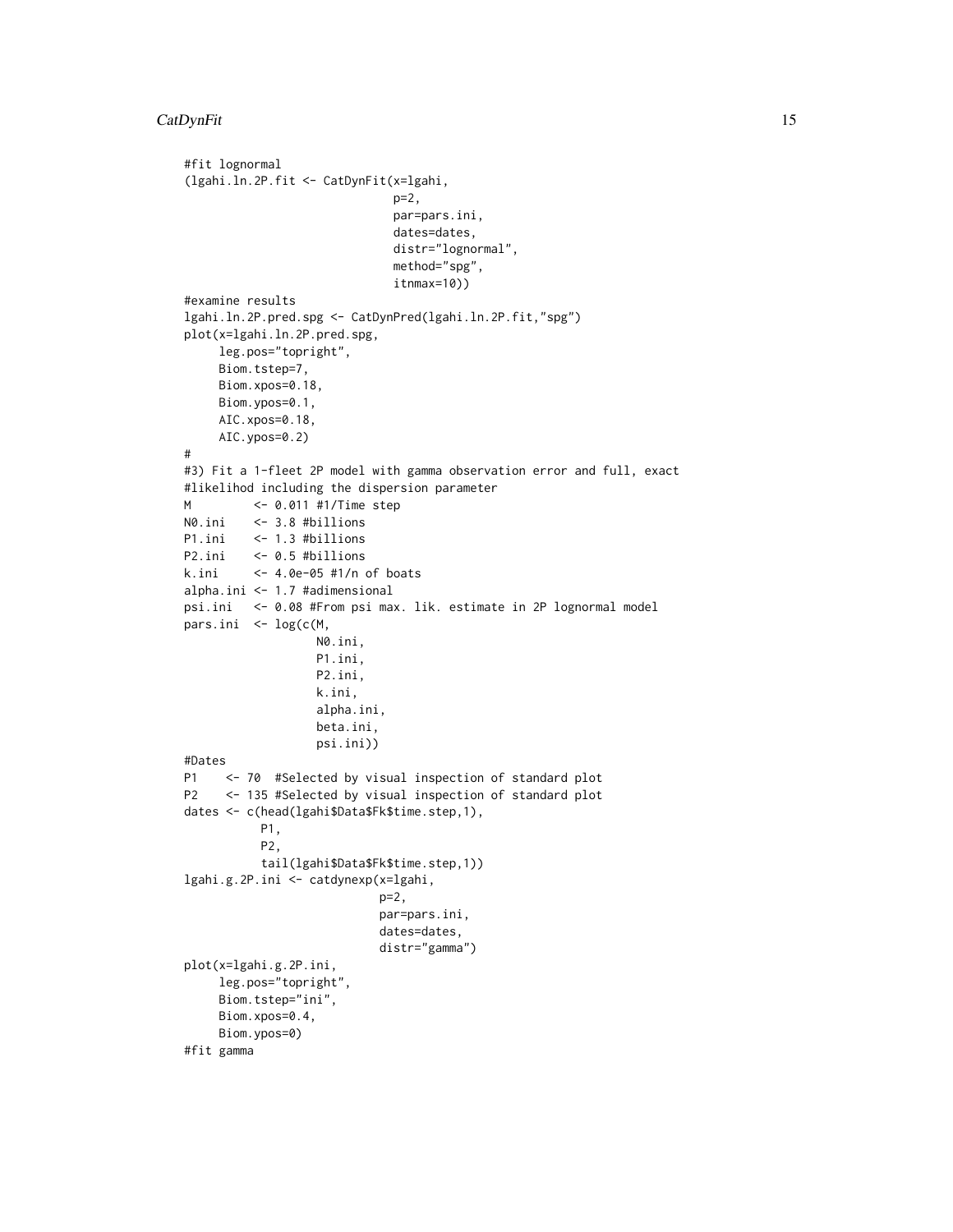```
(lgahi.g.2P.fit <- CatDynFit(x=lgahi,
                             p=2,
                             par=pars.ini,
                             dates=dates,
                             distr="gamma",
                             method="spg",
                             itnmax=10))
#examine results
lgahi.g.2P.pred.spg <- CatDynPred(lgahi.g.2P.fit,"spg")
plot(x=lgahi.g.2P.pred.spg,
     leg.pos="topright",
    Biom.tstep=7,
    Biom.xpos=0.18,
    Biom.ypos=0.1,
    AIC.xpos=0.18,
    AIC.ypos=0.2)
#
#Summary table for model selection
(lgahi.sum <- CatDynSum(x=list(lgahi.apln.1P.fit,
                               lgahi.ln.2P.fit,
                               lgahi.g.2P.fit),
                         season=1990,
                         meths=c("spg","spg","spg")))
#Plot for correlations among parameter estimates
#
CatDynCor(x=list(lgahi.apln.1P.fit,
                 lgahi.ln.2P.fit,
                 lgahi.g.2P.fit),
          ttl=c("Adjusted Profile Lognormal 1P","Lognormal 2P","Gamma 2P"),
         meths=c("spg","spg","spg"),
          arr=c(2,2))
```
CatDynMod *Class Attribute of Model Output Object*

# Description

To be used by plot.CatDynMod() to graphically examine model results.

#### Usage

CatDynMod(x, ...)

# Arguments

... Not used.

<span id="page-15-0"></span>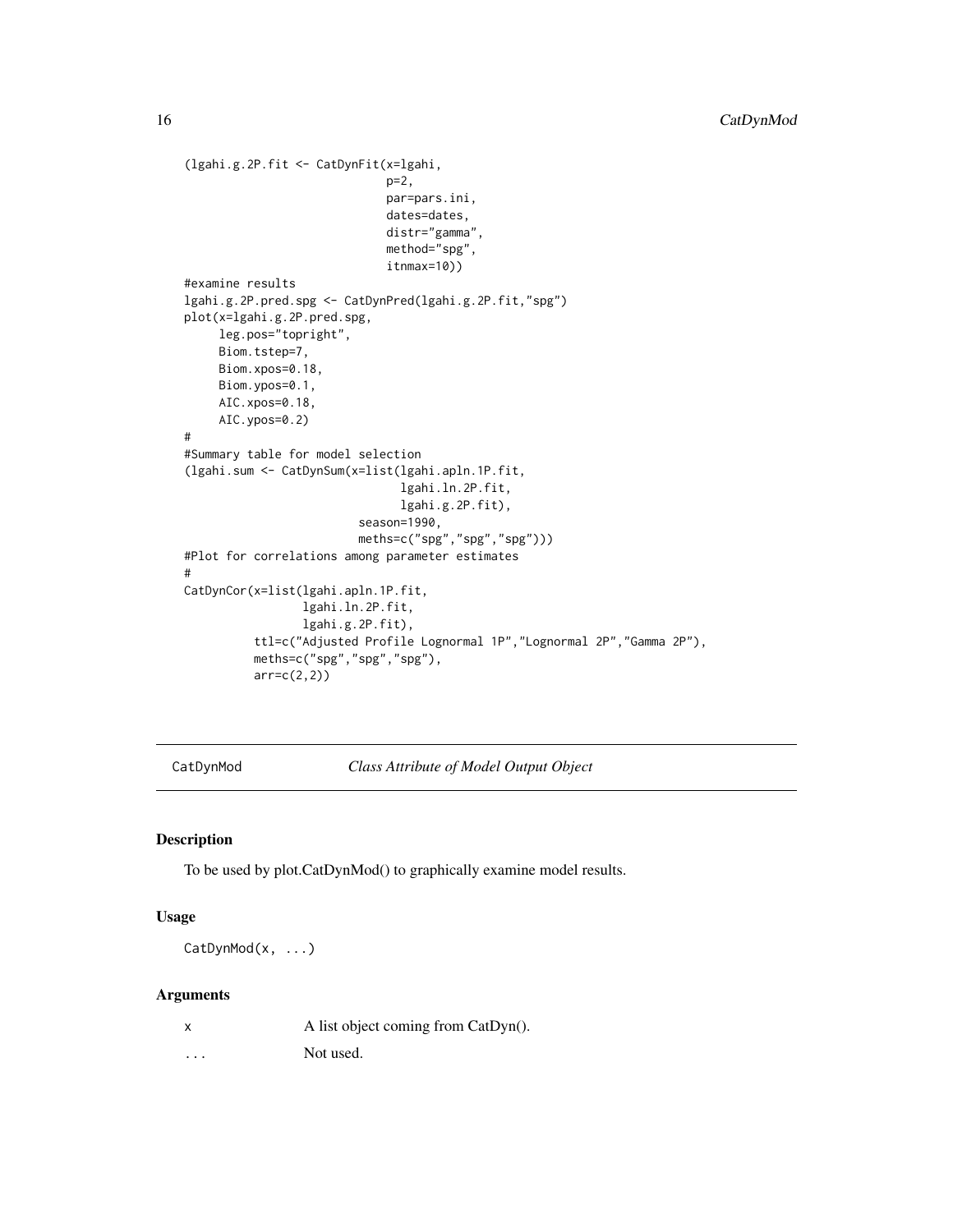# <span id="page-16-0"></span>CatDynPred 17

# Value

A class attribute

# Author(s)

Ruben H. Roa-Ureta

# Examples

#See examples for CatDynFit().

CatDynPred *Predictions from a Generalized Depletion (Catch Dynamics) Model*

# Description

Calculates the predicted catch, residuals, by fleet, and population biomass of a fish stock using parameters estimated for a Catch Dynamic Model.

# Usage

CatDynPred(x, method)

# Arguments

|        | An object of class catdyn.                                                           |
|--------|--------------------------------------------------------------------------------------|
| method | Character. The particular numerical method from which estimates have to be<br>drawn. |

#### Details

This function is very similar to catdynexp() but instead of using arbitrary parameter values given by the user, it takes the maximum likelihood estimates produced by the optimizer.

#### Value

A list of length 2.

| Properties | A list of length 3. 'Units' is a data frame with the units of time step, catch, body<br>weight, and the numbers multiplier. 'Fleets' is a dataframe with the fleets names<br>and the units of nominal effort for each fleet. 'Dates' is a dataframe with start |
|------------|----------------------------------------------------------------------------------------------------------------------------------------------------------------------------------------------------------------------------------------------------------------|
|            | and end dates of the fishing season in the ISO 8601 format.                                                                                                                                                                                                    |
| Model      | A list of length 5. 'Type' is the perturbation type of model. 'Dates' is the tim-                                                                                                                                                                              |
|            | ing of perturbations, 'Distr' is the chosen likelihood model, 'Parameters' are the                                                                                                                                                                             |
|            | maximum likelihood estimates from CatDynFit() plus the observation variance                                                                                                                                                                                    |
|            | (except for adjusted profile likelihood models), and 'Results' is a dataframe with                                                                                                                                                                             |
|            | the time step, and for each fleet, the observed effort, observed catch, predicted                                                                                                                                                                              |
|            | catch, and the residuals, plus two more columns, one with the predicted popula-                                                                                                                                                                                |

tion abundance, and a final one with the predicted population biomass.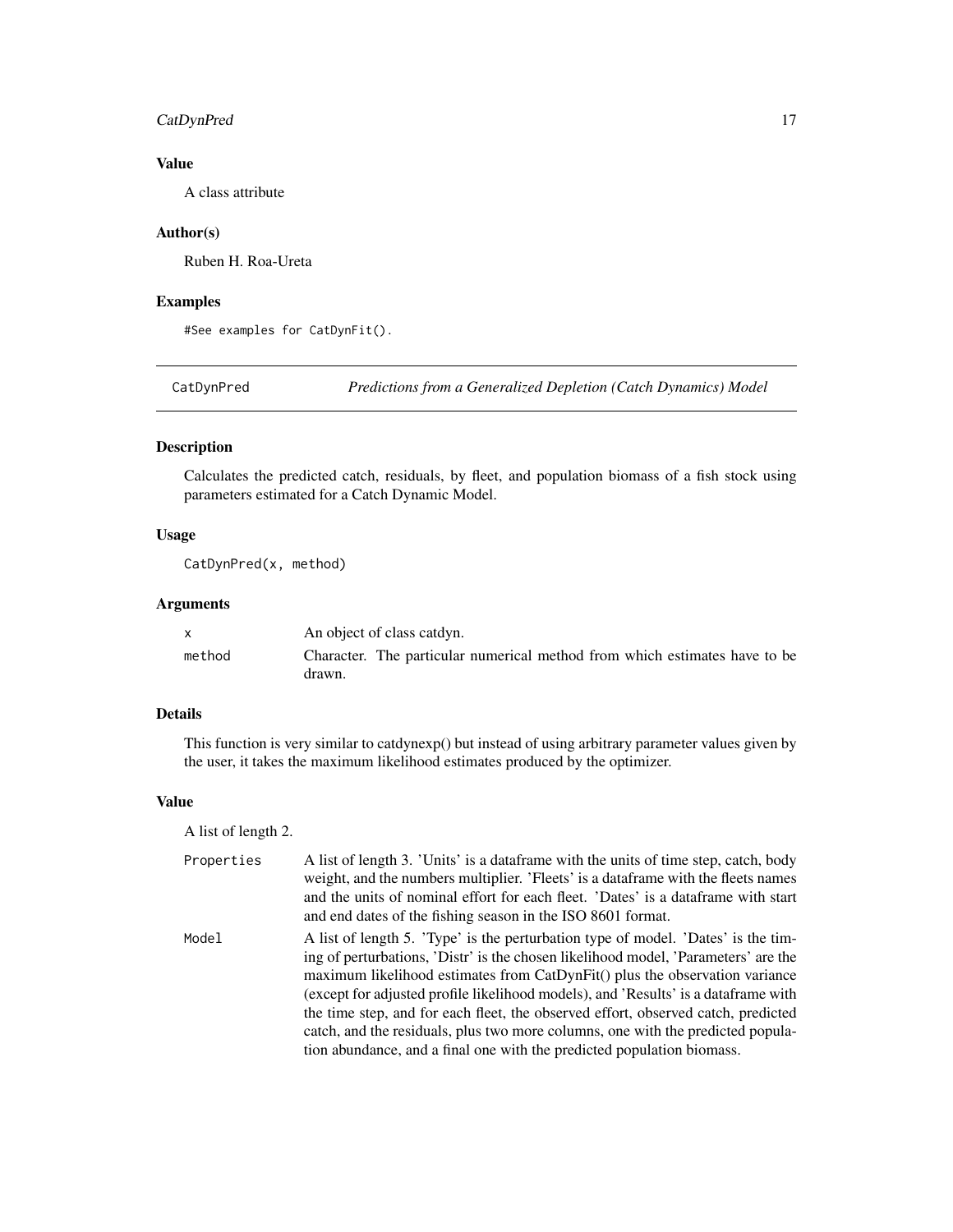#### <span id="page-17-0"></span>Author(s)

Ruben H. Roa-Ureta

#### References

Roa-Ureta, R. H. 2012. ICES Journal of Marine Science 69(8):1403-1415. Roa-Ureta, R. H. 2015. Fisheries Research (In Press), doi:10.1016/j.fishres.2014.08.014 Roa-Ureta, R. H. et al. 2015. Fisheries Research (In Press), doi:10.1016/j.fishres.2014.12.006

# Examples

#See examples for CatDynFit().

| CatDynSum | Summary Table for Generalized Depletion (Catch Dynamics) Model |
|-----------|----------------------------------------------------------------|
|           | Comparison                                                     |

#### Description

Summarize information theoretic, numerical and statistical results of several models fit to the data to select a best working model.

#### Usage

CatDynSum(x, season, meths)

# Arguments

|        | A list of model objects of class 'catdyn' output by CatDynFit().                         |
|--------|------------------------------------------------------------------------------------------|
| season | Character, an identifier for the set of models.                                          |
| meths  | A character vector of numerical methods to extract from each element of the 'x'<br>list. |

#### Details

The arguments 'x' and 'meths' must be of the same length.

It might be useful to examine the results of different numerical methods applied to the same model with this function. To do this just repeat the name of the object in 'x' and specify the different numerical methods in 'meths'.

# Value

A data.frame with an extraction of comparative information from several models fitted to the data.

#### Author(s)

Ruben H. Roa-Ureta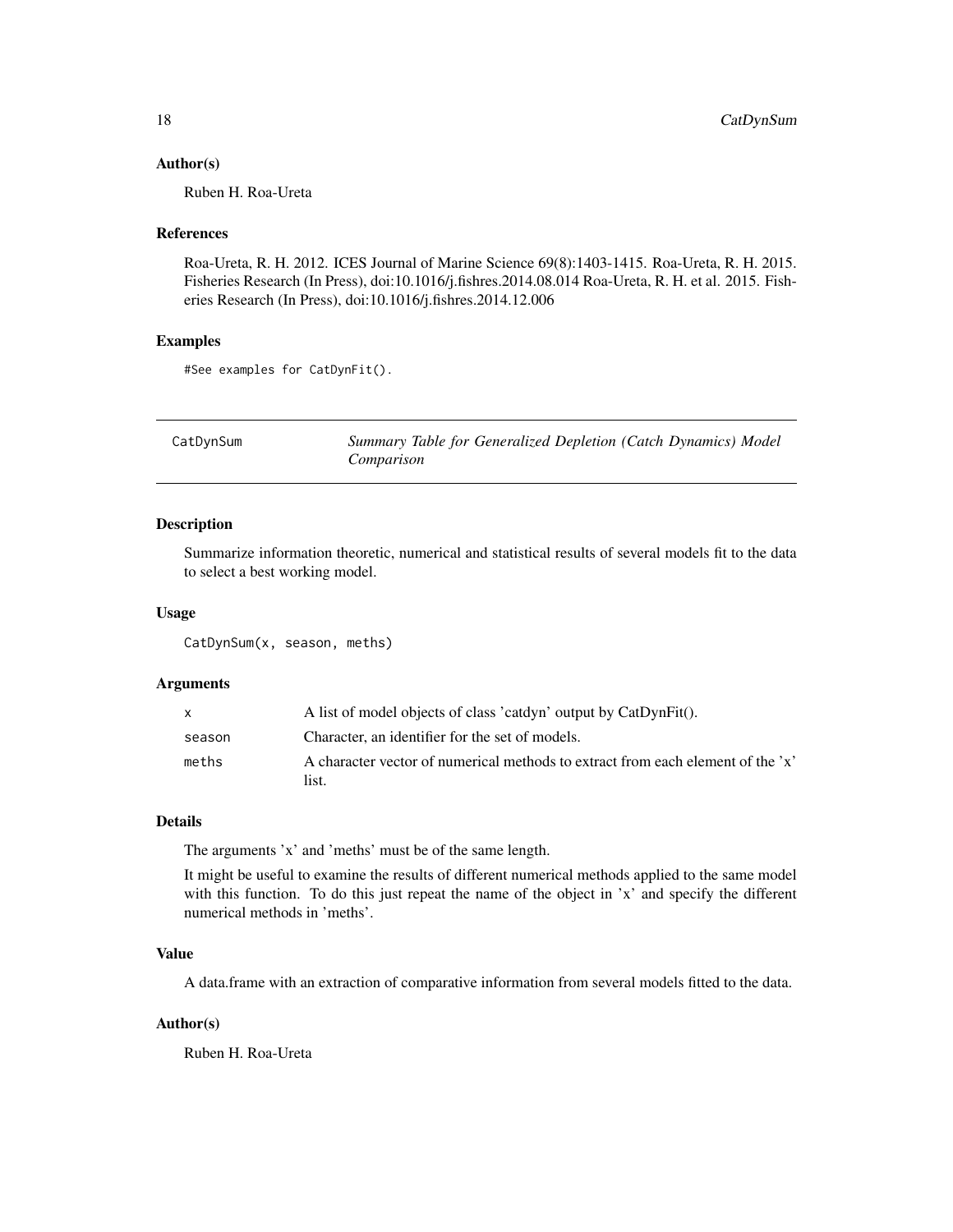#### <span id="page-18-0"></span>deltamethod and the set of the set of the set of the set of the set of the set of the set of the set of the set of the set of the set of the set of the set of the set of the set of the set of the set of the set of the set

# Examples

#See examples for CatDynFit().

deltamethod *First-order Taylor Series Expansion of Functions of Random Variables*

#### Description

The delta method for approximating the standard error of a transformation  $g(X)$  of a random variable  $X = (x1, x2, \ldots)$ , given estimates of the mean and covariance matrix of *X*.

# Usage

```
deltamethod(g, mean, cov, ses = TRUE)
```
#### Arguments

| g    | A formula representing the transformation. The variables must be labelled $x1$ ,                                                  |
|------|-----------------------------------------------------------------------------------------------------------------------------------|
|      | $x2$ ,  For example, ~ 1 / (x1 + x2). If the transformation returns a vector, then a                                              |
|      | list of formulae representing (g1, g2, ) can be provided, for example list( $\sim x1$                                             |
|      | $+x2, -x1/(x1 + x2)$ ).                                                                                                           |
| mean | The estimated mean of X.                                                                                                          |
| COV  | The estimated covariance matrix of $X$ .                                                                                          |
| ses  | If TRUE, then the standard errors of $g1(X)$ , $g2(X)$ ,  are returned. Otherwise<br>the covariance matrix of $g(X)$ is returned. |

#### Details

This function was copied from package msm. It is used in CatDyn to backtransform from the logarithm because CatDyn parameters are all estimated in the log scale to improve numerical performance. For more details see the help pages for function deltamethod of package msm.

# Value

A vector containing the standard errors of  $g1(X)$ ,  $g2(X)$ , ... or a matrix containing the covariance of *g*(*X*).

#### Author(s)

C. H. Jackson <chris.jackson@mrc-bsu.cam.ac.uk>

# Examples

#See the examples in package msm.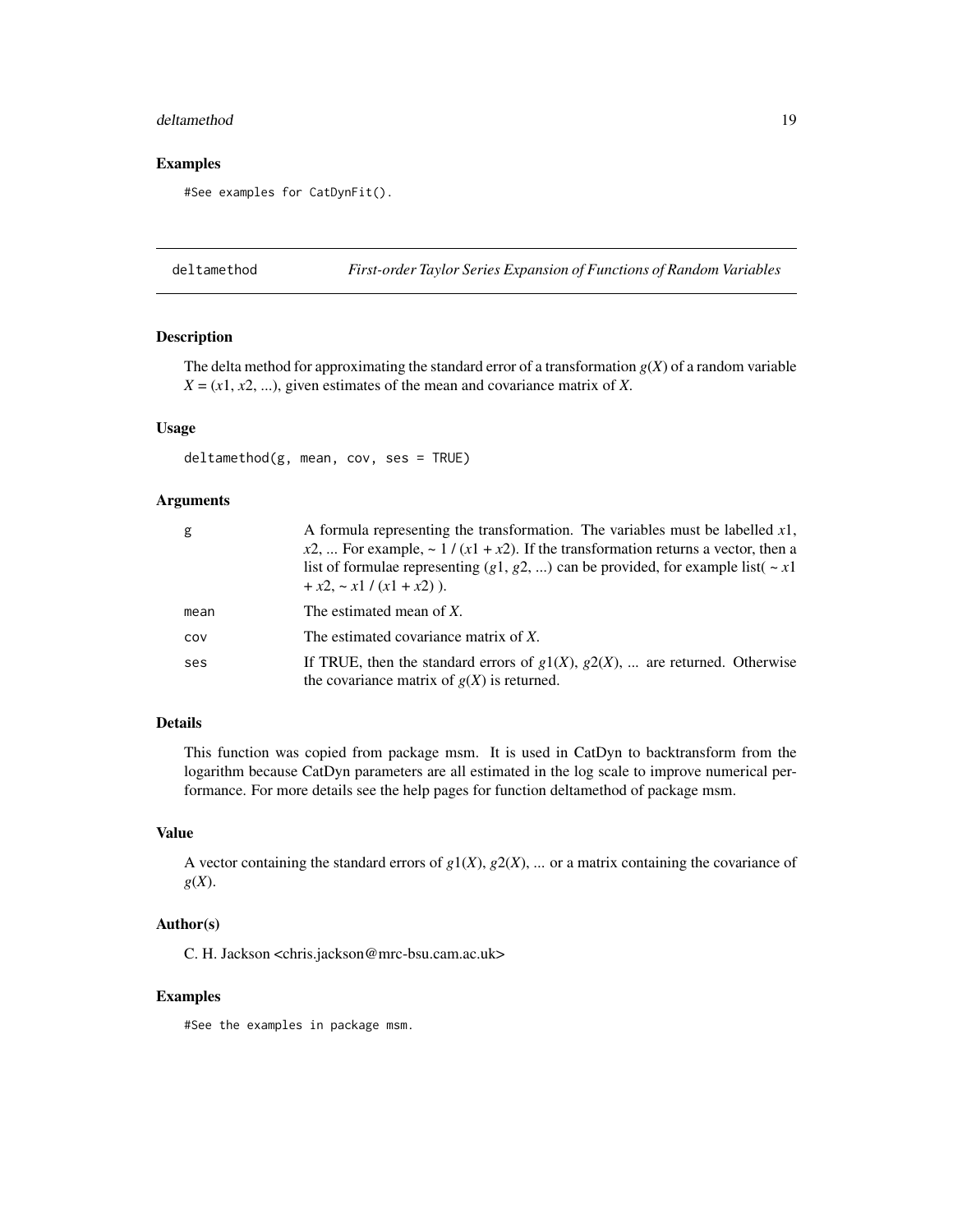<span id="page-19-0"></span>

# Description

Exhaustive recorded operational activity of the *Merluccius gayi* two fleet fishery off Central Chile in 2006.

# Usage

data("gayhake")

# Format

A data frame with 53 observations on the following 7 variables.

TimeStep a numeric vector Catch.Ind.kg a numeric vector NShips.Ind a numeric vector Body.Ind.g a numeric vector Catch.Art.kg a numeric vector NShips.Art a numeric vector

Body.Art.g a numeric vector

# Source

Under-Secretariat of Fishing, Chilean government.

# Examples

data(gayhake)

| lolgahi | Industrial Trawling Data from the Squid Fishery of the Falkland Is- |
|---------|---------------------------------------------------------------------|
|         | lands                                                               |

# Description

Exhaustive recorded operational activity of the *Loligo gahi* fleet off the Falkland Islands during the summer season of 1990.

#### Usage

data(lolgahi)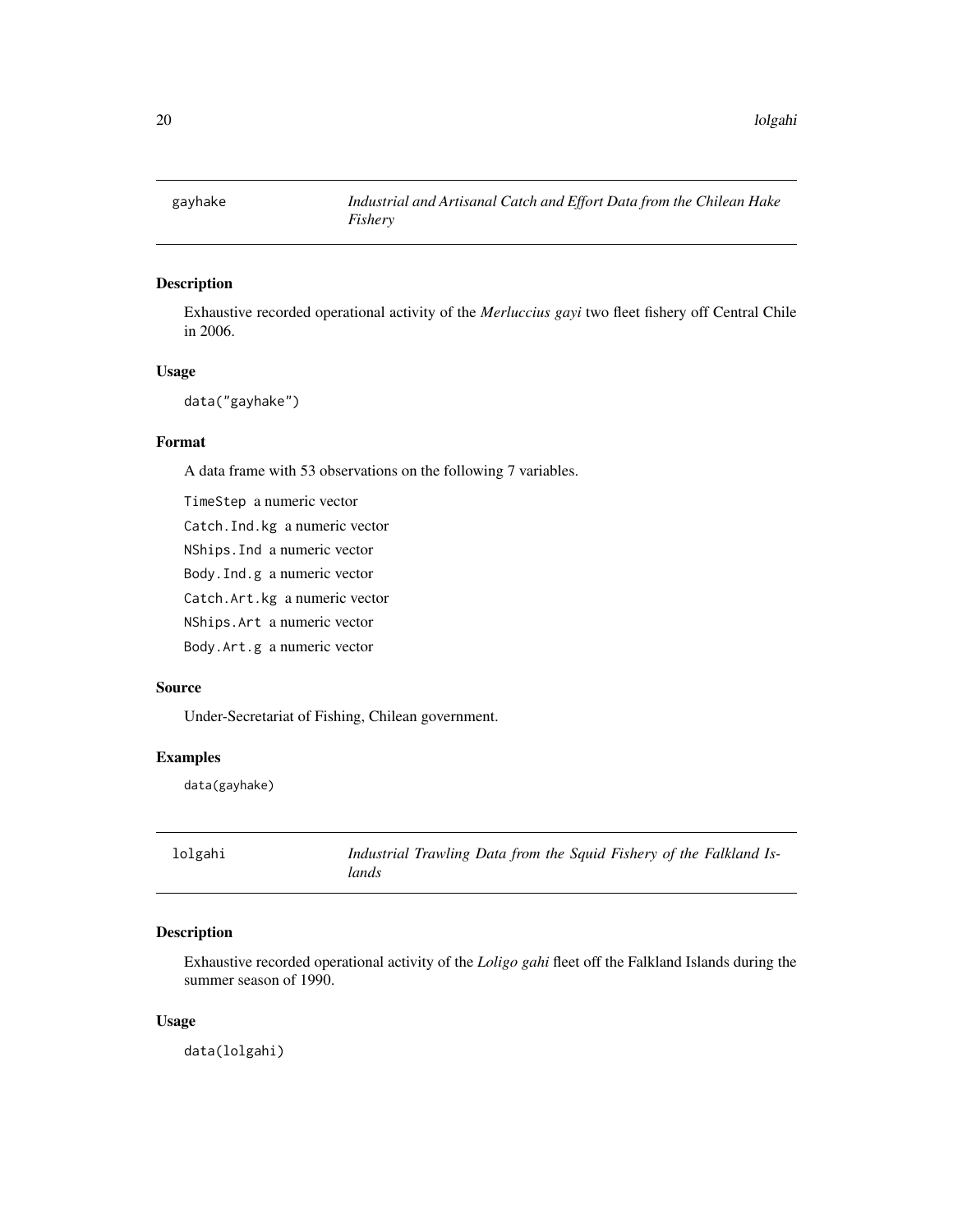# <span id="page-20-0"></span>plot.CatDynData 21

# Format

A data frame with 120 observations on the following 6 variables.

obscat a numeric vector obseff a numeric vector

obsmbm a numeric vector

# Source

http://fis.com/falklandfish/

# References

Roa-Ureta, R. H. 2012. ICES Journal of Marine Science 69(8):1403-1415.

#### Examples

data(lolgahi)

plot.CatDynData *Exploratory Analysis of Catch and Effort Fisheries Data*

#### Description

Allows examining the relation between catch and effort, the marginal distributions of catch and effort, and the time series of catch, effort, the catch spike statistic, and mean body mass in the catch.

# Usage

```
## S3 method for class 'CatDynData'
plot(x, mark, offset, hem, ...)
```
#### Arguments

| $\mathsf{x}$ | An object of class CatDynData.                                                                                                            |
|--------------|-------------------------------------------------------------------------------------------------------------------------------------------|
| mark         | Logical. If TRUE then the time step is posted on top of each point of the time<br>series of catch, effort, and the catch spike statistic. |
| offset       | Numeric. A vector of length 3 that positions the mark above a given distance<br>over the point.                                           |
| hem          | Character. Either "N" (northern hemisphere) or "S" (southern hemisphere).                                                                 |
| $\cdots$     | Further arguments to be passed to plot(), hist().                                                                                         |
|              |                                                                                                                                           |

# Details

Use NA to cancel the mark over the points of any of the three time series that can be marked. In the case of two-fleet models, the plot will display the data for the first fleet, then the user needs to hit Enter to display the data for the second fleet.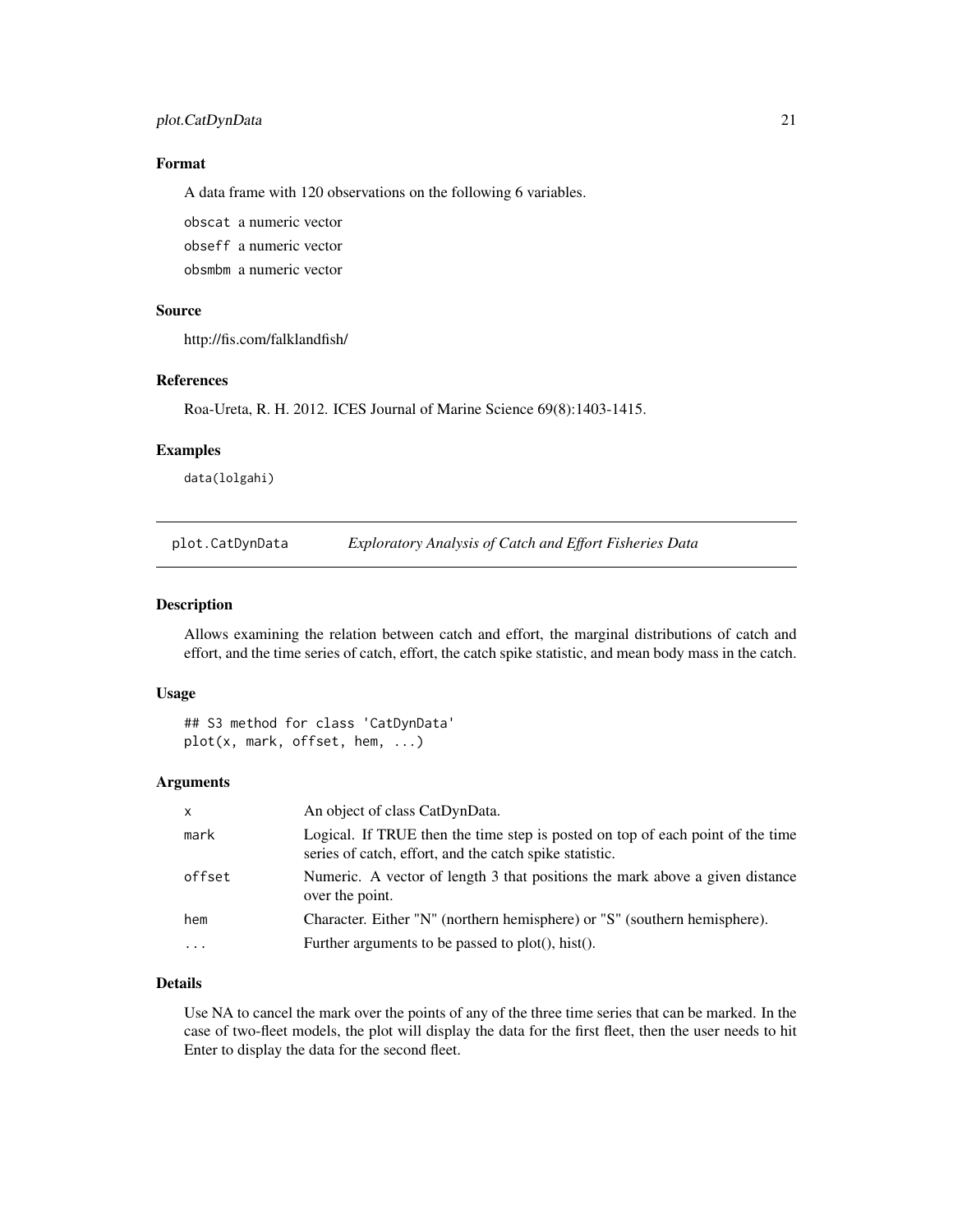# <span id="page-21-0"></span>Value

A seven panel plot.

## Author(s)

Ruben H. Roa-Ureta

# Examples

#See examples for CatDynFit().

plot.CatDynExp *Exploratory Modeling of Fisheries with Catch Dynamic Models*

# Description

Evaluate and refine the goodness of initial parameter values before fitting catch dynamic models to data.

#### Usage

```
## S3 method for class 'CatDynExp'
plot(x, leg.pos, Biom.tstep, Biom.xpos, Biom.ypos, ...)
```
# Arguments

| x          | An object of class CatDynExp                                                                                                     |
|------------|----------------------------------------------------------------------------------------------------------------------------------|
| leg.pos    | The position of the legend in the first panel. Passed to legend().                                                               |
| Biom.tstep | Integer. The number of time steps over which to average the population biomass<br>counting from the end of the season backwards. |
| Biom.xpos  | Numeric. The position of the biomass value on the x-axis of the first panel of<br>the plot in relative units.                    |
| Biom.ypos  | Numeric. The position of the biomass value on the y-axis of the first panel of<br>the plot in relative units.                    |
| $\cdots$   | Further arguments to pass to $plot(), hist().$                                                                                   |

# Details

If the average population biomass over the whole season is to be posted then an integer equal to the number of time steps in the season shall be entered for the 'Biom.tstep' argument.

# Value

A four panel plot of data, model predictions, and residual analysis.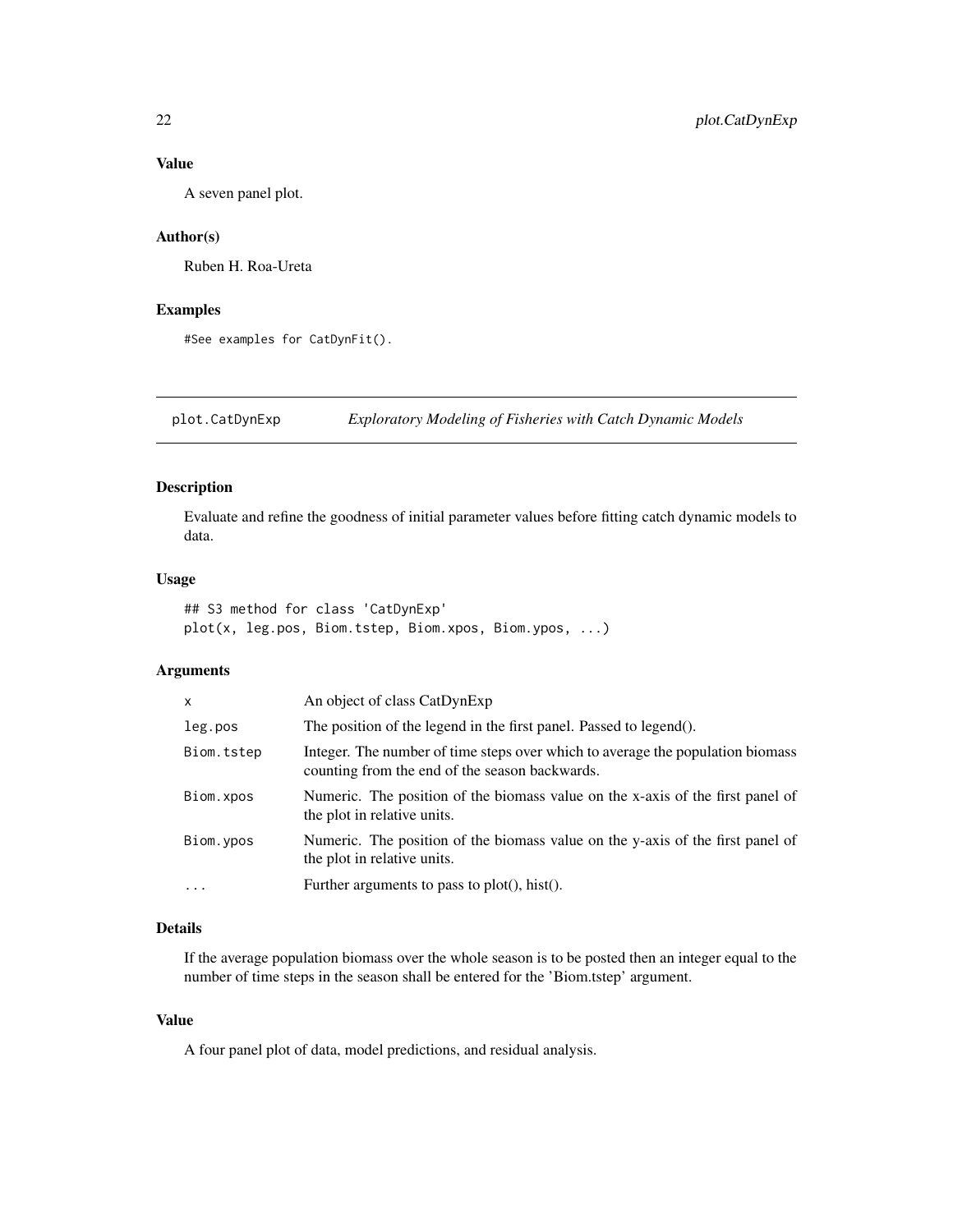# <span id="page-22-0"></span>plot.CatDynMod 23

# Note

The target symbols on the bottom of the tope left panel are the timings of any perturbations set by the user. In transit fisheries, entry target symbols are in red and exit target symbols are in blue.

#### Author(s)

Ruben H. Roa-Ureta

#### Examples

```
#See examples for CatDynFit().
```
plot.CatDynMod *Examination of Results from Fitting Catch Dynamic Models*

# Description

After model fit and prediction, examine model results on a graphical display.

#### Usage

```
## S3 method for class 'CatDynMod'
plot(x, leg.pos, Biom.tstep, Biom.xpos, Biom.ypos, AIC.xpos,
                         AIC.ypos, ...)
```
# Arguments

| X          | An object of class CatDynMod.                                                                                                    |
|------------|----------------------------------------------------------------------------------------------------------------------------------|
| leg.pos    | The position of the legend in the top left panel. Passed to legend().                                                            |
| Biom.tstep | Integer. The number of time steps over which to average the population biomass<br>counting from the end of the season backwards. |
| Biom.xpos  | Numeric. The position of the biomass estimate on the x-axis of the first panel of<br>the plot in relative units.                 |
| Biom.ypos  | Numeric. The position of the biomass estimate on the y-axis of the first panel of<br>the plot in relative units.                 |
| AIC. xpos  | Numeric. The position of the Akaike Information Criterion on the x-axis of the<br>first panel of the plot in relative units.     |
| AIC. ypos  | Numeric. The position of the Akaike Information Criterion on the y-axis of the<br>first panel of the plot in relative units.     |
|            | Further arguments to pass to plot(), hist().                                                                                     |
|            |                                                                                                                                  |

# Details

If the average population biomass over the whole season is to be posted then an integer equal to the number of time steps in the season shall be entered for the 'Biom.tstep' argument.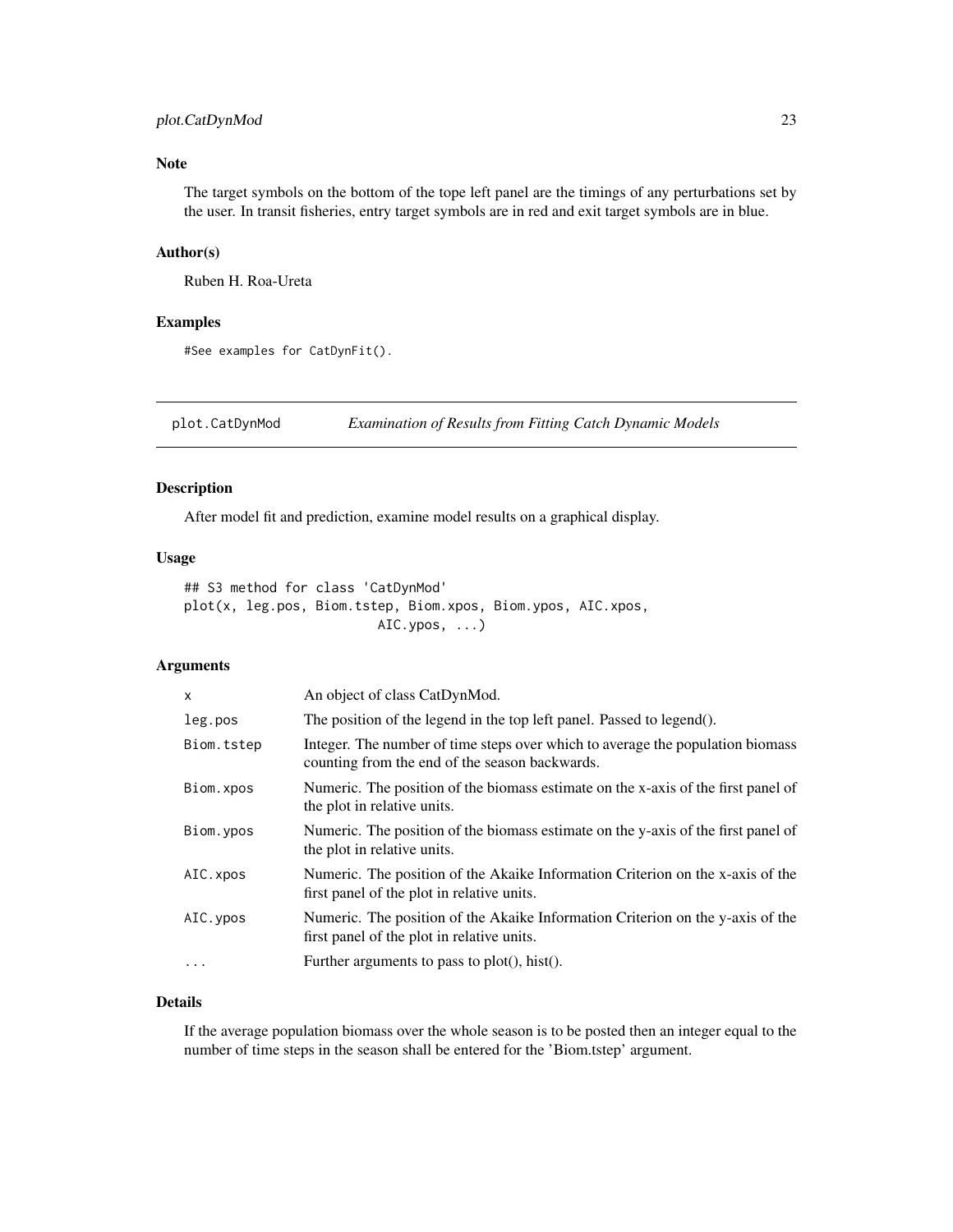# <span id="page-23-0"></span>Value

A four panel plot of data, model predictions, and residual analysis.

#### Note

The target symbols on the bottom of the tope left panel are the timings of any perturbations set by the user.

In transit fisheries, entry target symbols are in red and exit target symbols are in blue.

# Author(s)

Ruben H. Roa-Ureta

# References

Roa-Ureta, R. H. 2012. ICES Journal of Marine Science 69(8):1403-1415.

#### Examples

#See examples for CatDynFit().

twelver *Sport Fishing for Eel Juveniles in Taiwan*

#### Description

Exhaustive recorded operational activity of the *Anguilla japonica* sport fishery in Taiwan during the 1983-1984 season.

# Usage

data("twelver")

# Format

A data frame with 110 observations on the following 4 variables.

Date a Date Effort.Hour.Soak a numeric vector Catch.Ind a numeric vector Mbw a numeric vector

#### Source

Dpt. of Zoology, National Taiwan University

#### Examples

data(twelver)